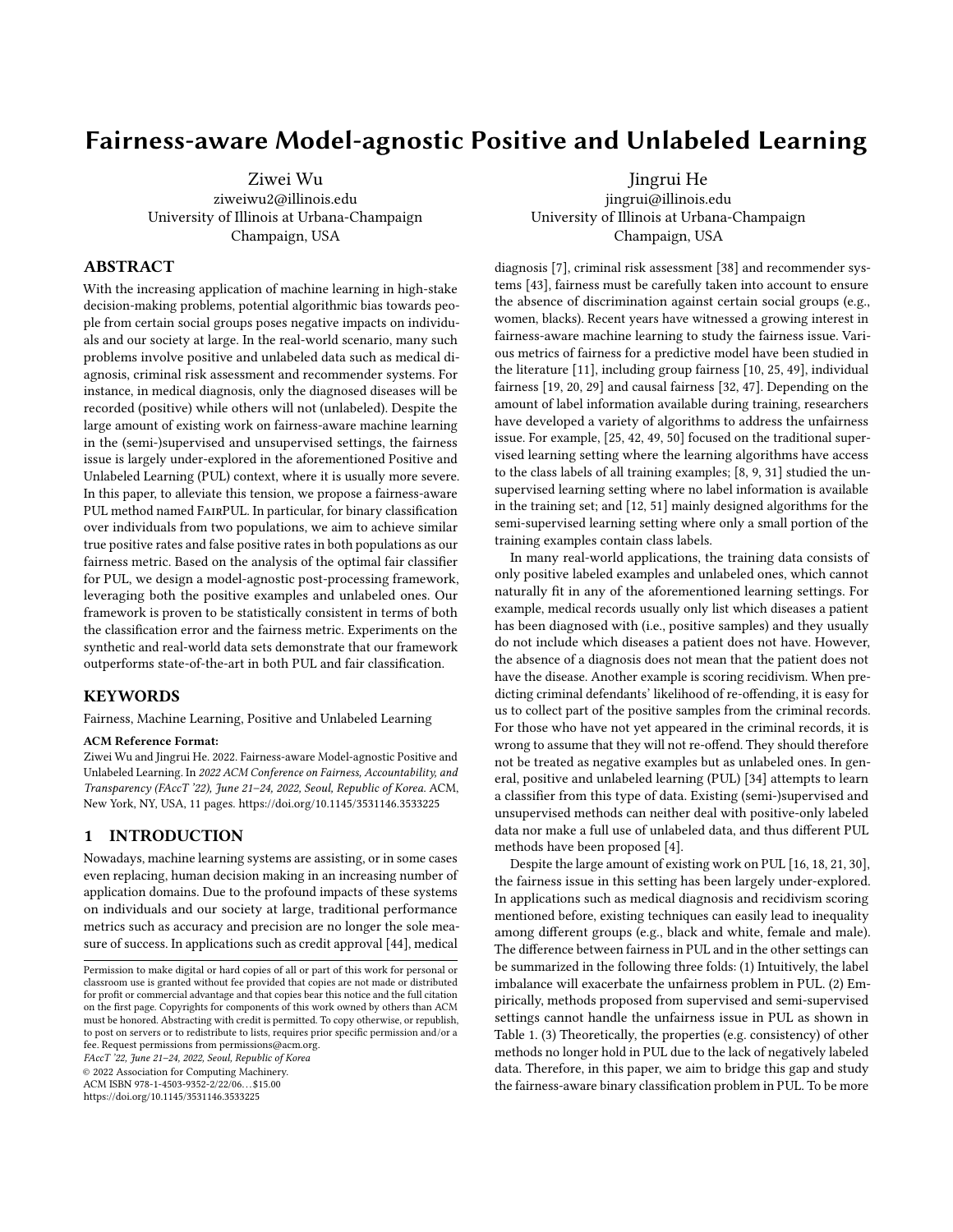specific, we seek a classifier which minimizes the misclassification risk in PUL while satisfying the Equalized Odds / Equal Opportunity [\[25\]](#page-7-3) fairness constraint. We derive the optimal fair classifier via recalibration of the Bayes regressor. This theoretical result motivates us to devise a generic post-processing framework named FairPUL. Based on both positive and unlabeled examples, Fair-PUL estimates the regression function and the unknown threshold to achieve the fairness criterion in the PUL setting. It enjoys the consistency property where it asymptotically satisfies the fairness criterion and its risk converges to the one of the theoretical optimal fair classifier. Extensive experiments on both the synthetic and the real-world data sets demonstrate FairPUL's effectiveness. Our main contributions can be summarized as follows:

- To the best of our knowledge, this is the first work to systematically study the fairness issue in the positive and unlabeled learning setting.
- We derive the optimal fair classifier in PUL and propose a model-agnostic post-processing framework, which can accommodate different base models and enjoys the consistency property.
- Experiments on the synthetic and real-world data sets show that our framework performs favorably against state-of-theart in both PUL and fair classification.

The rest of the paper is organized as follows. After a brief review of the related work in Section [2,](#page-1-0) we present the problem definition in Section [3.](#page-1-1) Section [4](#page-2-0) describes our proposed framework. The experimental results are discussed in Section [5.](#page-4-0) Finally, we conclude the paper in Section [6.](#page-7-16)

### <span id="page-1-0"></span>2 RELATED WORK

### <span id="page-1-2"></span>2.1 Positive and Unlabeled Learning

Positive and Unlabeled Learning is a variant of the classical classification setup where the training data consists of only positive and unlabeled (PU) examples. It fits within the long-standing interest in developing learning algorithms that do not require fully supervised data. The PU data can originate from two scenarios. One is called the single-training-set scenario [\[21\]](#page-7-14) where the data come from one single training set; the other is called the case-control scenario [\[46\]](#page-8-10) where the data come from two independently drawn datasets, one with all positive examples and one with all unlabeled examples. The single-training-set scenario has received substantially more attention in the literature [\[4\]](#page-7-11). Most PUL methods can be divided into the following three categories. Two-step techniques [\[26,](#page-7-17) [28\]](#page-7-18) first identify reliable negative examples and then conduct classical classification. Biased learning [\[13,](#page-7-19) [27,](#page-7-20) [41\]](#page-8-11) considers PU data as fully labeled data with class label noise for the negative class. Class prior incorporation [\[18,](#page-7-13) [21,](#page-7-14) [30\]](#page-7-15) modifies standard learning methods using the class prior and learns weights for all examples. However, none of the existing work in PUL explores the fairness issue. As shown in our experiments (Subsection [5.2\)](#page-4-1), current PUL methods exhibit unfairness against subgroups, which will result in potential discrimination in real-world applications.

### 2.2 Fairness in Classification

The existing studies on fairness in classification have focused on two key issues: how to formalize the fairness metric in classification, and how to design efficient algorithms that strike a desirable trade-off between classification performance and fairness. To seek equality between different populations, a number of works have been proposed to control group fairness. Equal Opportunity [\[25\]](#page-7-3) requires the same true positive rates among groups and Equalized Odds [\[5\]](#page-7-21) simultaneously considers false positive rates. Equalizing Disincentives [\[23\]](#page-7-22) requires the difference of two metrics to be equal across the groups. Using these metrics, a variety of fairness-aware algorithms in classification have been proposed under different learning settings. [\[1,](#page-7-23) [25,](#page-7-3) [42,](#page-8-6) [49,](#page-8-3) [50\]](#page-8-7) focused on the supervised learning setting where the learning algorithms have access to the class labels of all training examples. Since they highly rely on supervised data, even if we adjust their decision boundary with a standard PUL technique, the unlabeled data still cannot contribute to algorithmic fairness explicitly. In a more realistic scenario where both labeled and unlabeled examples are given, [\[6\]](#page-7-24) devised a linear transformation pre-processing technique to remove the underlying discrimination. [\[51\]](#page-8-8) incorporated the fairness constraint into the original training process. [\[12\]](#page-7-10) post-processed the output conditional probability to improve fairness by recalibration with the unlabeled data. Although these methods do not rely on labeled data as much as the fully supervised methods, both positive and negative labeled samples are necessary for their algorithms. The most related work to us is [\[12\]](#page-7-10) where they limit the fairness criterion to Equal Opportunity. However, the unlabeled examples can only be used to estimate the fairness threshold in their method. How to properly use the positive-only and unlabeled data in fair classification is still under-explored. In this paper, we instead explore how to make the best use of PU data to boost both classification performance and algorithmic fairness.

### <span id="page-1-1"></span>3 PROBLEM DEFINITION

We consider a fairness-aware binary classification task in the singletraining-set scenario [\[21\]](#page-7-14) as explained in Subsection [2.1.](#page-1-2) The training examples consist of tuples  $(X, S, L)$  where  $X \in \mathbb{R}^d$  is a feature<br>vector  $S \in \{0, 1\}$  is a binary sensitive attribute and  $L \in \{0, 1\}$  rep. vector,  $S \in \{0, 1\}$  is a binary sensitive attribute, and  $L \in \{0, 1\}$  represents whether the example is labeled  $(L = 1)$  or not. Notice that we focus on one binary sensitive attribute in this paper, although the proposed technique can be naturally extended to multiple multiclass sensitive attributes (details in Subsection [4.2\)](#page-2-1). The training examples are drawn randomly from distribution  $p(X, S, L, Y)$ , where  $Y \in \{0, 1\}$  is the ground-truth label. But for each tuple that is drawn, only  $(X, S, L)$  is observed. A classifier q receives a pair  $(X, S)$  as input, and outputs a binary prediction for the label. The set of all such functions from  $\mathbb{R}^d \times \{0, 1\}$  to  $\{0, 1\}$  is denoted by G. For any classifier a we denote its associated microssification risk as  $\mathcal{R}(a)$ classifier q, we denote its associated misclassification risk as  $\mathcal{R}(q)$ . An optimal fair classifier is then defined as:

$$
g^* = \arg\min_{g \in \mathcal{G}} \{ \mathcal{R}(g) : g \text{ is fair} \}
$$

Various definitions of fairness have been proposed so far [\[11\]](#page-7-1), but there is no consensus regarding which definition is universally the most appropriate. In this work, we employ the following group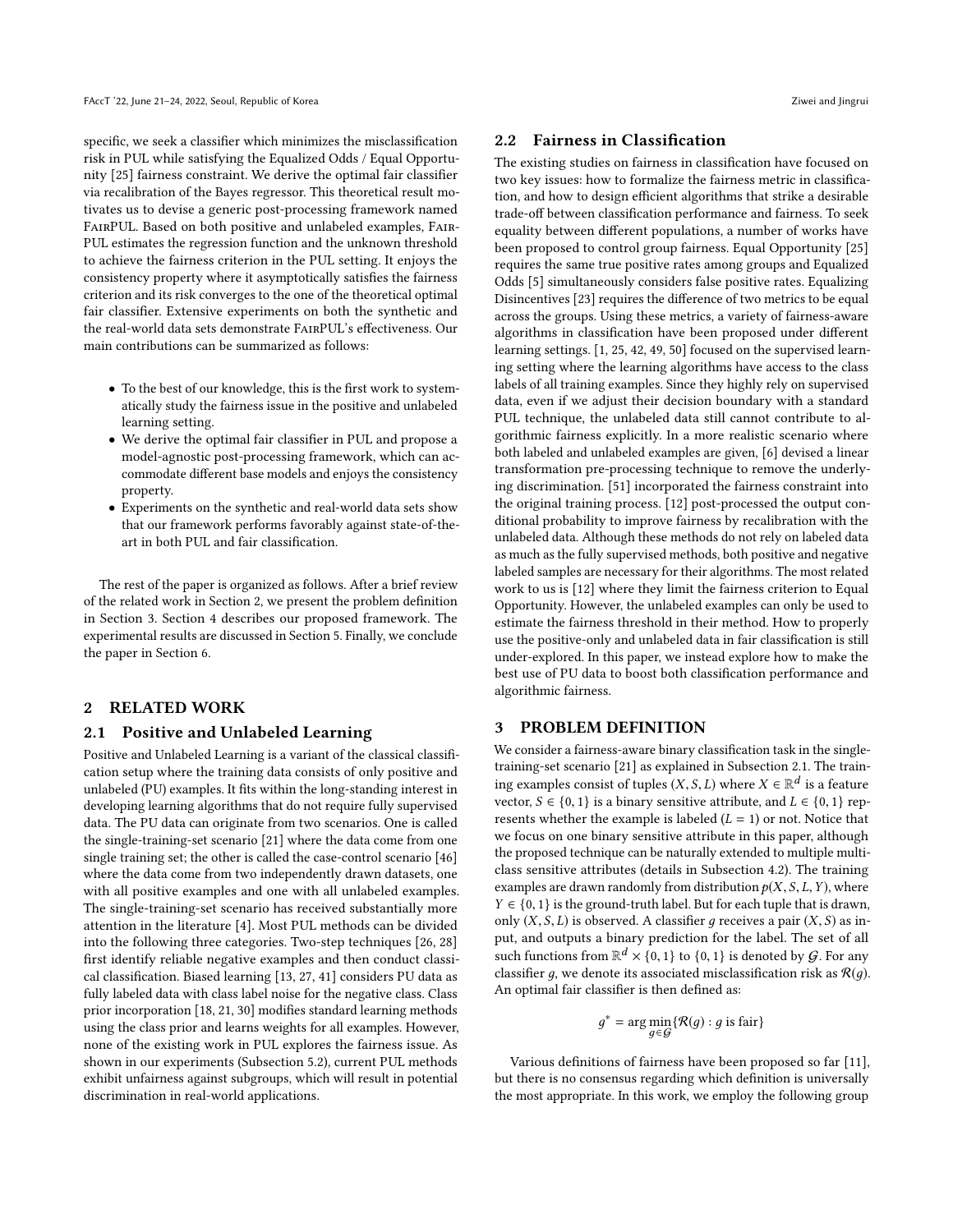Fairness-aware Model-agnostic Positive and Unlabeled Learning FACCT (22, June 21–24, 2022, Seoul, Republic of Korea

fairness metrics Equalized Odds and Equal Opportunity introduced in [\[25\]](#page-7-3):

Definition 1 (Equalized Odds (EO)). We say that a binary classifier  $q(X, S)$  satisfies equalized odds with respect to S and Y if  $\mathbb{P}(q(X, S) = 1 | Y = y, S = 1) = \mathbb{P}(q(X, S) = 1 | Y = y, S = 0), y \in \{0, 1\}.$ 

Definition 2 (Equal Opportunity (EOP)). We say that a binary classifier  $q(X, S)$  satisfies equal opportunity with respect to S and  $Y$  if  $\mathbb{P}(q(X, S) = 1 | Y = 1, S = 1) = \mathbb{P}(q(X, S) = 1 | Y = 1, S = 0).$ 

In the two fairness metrics, EO requires the same true positive rates and the same false positive rates across the sensitive groups. Compared to EO, EOP is a weaker notion which only requires the same true positive rates. The two fairness metrics have been used extensively in the literature either as a post-processing step [\[25\]](#page-7-3) on a learned classifier or directly during training [\[17\]](#page-7-25). The motivation of these metrics and more discussion regarding the comparison with other fairness metrics can be found in [\[1,](#page-7-23) [25,](#page-7-3) [36\]](#page-8-12).

#### <span id="page-2-0"></span>4 THE PROPOSED FAIRPUL FRAMEWORK

In this section, we introduce the model-agnostic post-processing framework FairPUL for fairness-aware PUL.

#### 4.1 Labeling Mechanism in PUL

As stated before, the unlabeled samples in PUL mainly come from the following two sources: (1) It is truly a negative example; (2) It is a positive example, but simply was not selected by the labeling mechanism. In order to enable learning with PU data, it is necessary [\[4\]](#page-7-11) to make assumptions about either the labeling mechanism, the class distributions in the data, or both. We base our work on the most frequently used assumption [\[33\]](#page-8-13) in PUL:

Assumption 1 (Selected Completely At Random (SCAR)). Labeled examples are selected completely at random, independent from their attributes, from the positive distribution. Formally speaking,  $\mathbb{P}(L = 1 | X, S, Y = 1) = \mathbb{P}(L = 1 | Y = 1) \triangleq c$ , where c is called label frequency.

Under this assumption, the set of labeled examples are i.i.d. samples from the positive distribution. The label frequency c plays an important role in the single-training-set scenario [\[21\]](#page-7-14) we consider here. Define the regression function  $f(X, S) := \mathbb{P}(L = 1 | X, S)$ , i.e., the probability of an example  $(X, S)$  being labeled. Then we have the following lemma regarding the constant c:

<span id="page-2-2"></span>**Lemma 1.** Suppose that the SCAR assumption holds. Then  $P(Y =$  $1 | X, S = f(X, S) / c.$ 

The proof can be found in Appendix [A.](#page-8-14) This lemma shows how we can obtain the probability of an example being positive from  $f$ . Next, we further incorporate fairness into the classification problem and show how to get the optimal fair classifier theoretically and empirically.

### <span id="page-2-1"></span>4.2 Optimal Fair Classifier in PUL

To obtain the optimal fair classifier, we study the following problem:

<span id="page-2-3"></span> $\min_{g \in G} \{ R(g) : \mathbb{P}(g(X, S) = 1 | Y = y, S = 1) = \mathbb{P}(g(X, S) = 1 | Y = y, S = 0), y \text{ and } \text{the of } g \in G\}$ д∈G (1)

For EO,  $\mathcal{Y} = \{0, 1\}$ . When  $y = 1$ , the constraint requires the same true positive rates (TPR), that is  $TPR^{(1)} = TPR^{(0)}$ , where we use<br>the superscript to identify the sensitive attribute S. Similarly, when the superscript to identify the sensitive attribute S. Similarly, when  $y = 0$ , the constraint requires the same false positive rates (FPR), that is  $FPR^{(1)} = FPR^{(0)}$ . For EOP,  $\mathcal{Y} = \{1\}$  and it only requires<br> $TPP^{(1)} = TPP^{(0)}$ . In our later derivation, we will focus on EQ while  $TPR^{(1)} = TPR^{(0)}$ . In our later derivation, we will focus on EO while<br>discussing how our results can easily accommodate EOP discussing how our results can easily accommodate EOP.

Using the misclassification risk  $\mathcal{R}(q) = \mathbb{P}(q \neq Y)$  and based on Lemma [1,](#page-2-2) we can solve problem [\(1\)](#page-2-3) and get the following result:

**Lemma 2.** The minimizer  $g^*_{\lambda}$  for every Lagrange multipliers  $\lambda = (1, 1) \in \mathbb{R}^2$ .  $(\lambda_1, \lambda_2) \in \mathbb{R}^2$  is:

<span id="page-2-4"></span>
$$
g_{\lambda}^{*}(X, 1) = \mathbb{I}_{\{\frac{f(X,1)}{c}(1-\frac{\lambda_{1}}{\mathbb{P}(Y=1, S=1)})+(1-\frac{f(X,1)}{c})(1-\frac{\lambda_{2}}{\mathbb{P}(Y=0, S=1)})\geq 0\}}\n g_{\lambda}^{*}(X, 0) = \mathbb{I}_{\{\frac{f(X,0)}{c}(1+\frac{\lambda_{1}}{\mathbb{P}(Y=1, S=0)})-(1-\frac{f(X,0)}{c})(1+\frac{\lambda_{2}}{\mathbb{P}(Y=0, S=0)})\geq 0\}}\n (2)
$$

Here,  $\lambda_1$  is the Lagrange multiplier for the same TPR constraint, and  $\lambda_2$  is for the same FPR constraint. Since  $g(X, S) \in \{0, 1\}$ , we can rewrite the Lagrange function of Problem [\(1\)](#page-2-3) into expressions of  $g(X, S)$  and then get the above equations. The detailed derivation is shown in Appendix [B.](#page-8-15) Note that by incorporating c explicitly, our designed minimizer can boost performance and meanwhile reduce discrimination for PU data.

Remark. We consider one binary sensitive attribute in this problem for derivation simplicity. This can be naturally extended to accommodate multiple multi-class sensitive attributes (such as White, Black, Asian for race). We can break down the fairness into pairs of equations, add more equality constraints of EOD/EOP with respect to all sensitive attributes to the optimization problem in Equation [\(1\)](#page-2-3), and obtain a similar solution as Equation [\(2\)](#page-2-4).

With Lemma [2,](#page-2-4) the problem of finding the optimal fair classifier in PUL is equivalent to obtaining the optimal value of  $\lambda$  in Equation [\(2\)](#page-2-4). To do this, we introduce an assumption on the regression function  $\mathbb{P}(Y = 1 | X, S)$ , i.e., the probability of an example  $(X, S)$ being positive. For notation simplicity, we abbreviate it as  $p_{X,S}^+$ .

<span id="page-2-6"></span>**Assumption 2.** The mapping  $t \mapsto \mathbb{P}(p_{X,S}^+ \le t | S = s)$  is continuous  $\mathcal{L}$ on (0, <sup>1</sup>).

 $\ddotsc$ 

This Assumption requires that the random variable  $p_{X,s}^{+}$  does not<br>the stame for seek a.C. (0, 1). This is preved ashievable by many have atoms for each  $s \in \{0, 1\}$ . This is proved achievable by many<br>distributions [14, 40, 48]. Based on this assumption, we introduce distributions [\[14,](#page-7-26) [40,](#page-8-16) [48\]](#page-8-17). Based on this assumption, we introduce the optimal  $\lambda^*$ :

**Lemma 3.** The optimal  $\lambda^*$  for  $g^*$  satisfies

<span id="page-2-5"></span>
$$
\frac{\mathbb{E}_{X|S=1}[g_{\lambda^*}^*(X,1)f(X,1)]}{\mathbb{P}(Y=1 | S=1)} = \frac{\mathbb{E}_{X|S=0}[g_{\lambda^*}^*(X,0)f(X,0)]}{\mathbb{P}(Y=1 | S=0)}
$$

$$
\frac{\mathbb{E}_{X|S=1}[(c-f(X,1))(1-g_{\lambda^*}^*(X,1))]}{\mathbb{P}(Y=0 | S=1)} = \frac{\mathbb{E}_{X|S=0}[(c-f(X,0))(1-g_{\lambda^*}^*(X,0))]}{\mathbb{P}(Y=0 | S=0)}
$$
(3)

PROOF SKETCH. Equation [\(3\)](#page-2-5) is obtained with first-order optimality conditions, and its optimality can be proved based on As-sumption [2.](#page-2-6) The detailed proof is shown in Appendix [C.](#page-9-0)  $□$ 

Remark. The results in Lemma 2 are the minimizer under the fairness metric of EO, and Equations [\(3\)](#page-2-5) show the constraints for  $\epsilon_{\text{optimal}}^*$  deptimal  $\lambda^*$  under EO. To accommodate EOP, since we do not need to consider TNR, we can simply let  $\lambda_2 = 0$ , and the optimal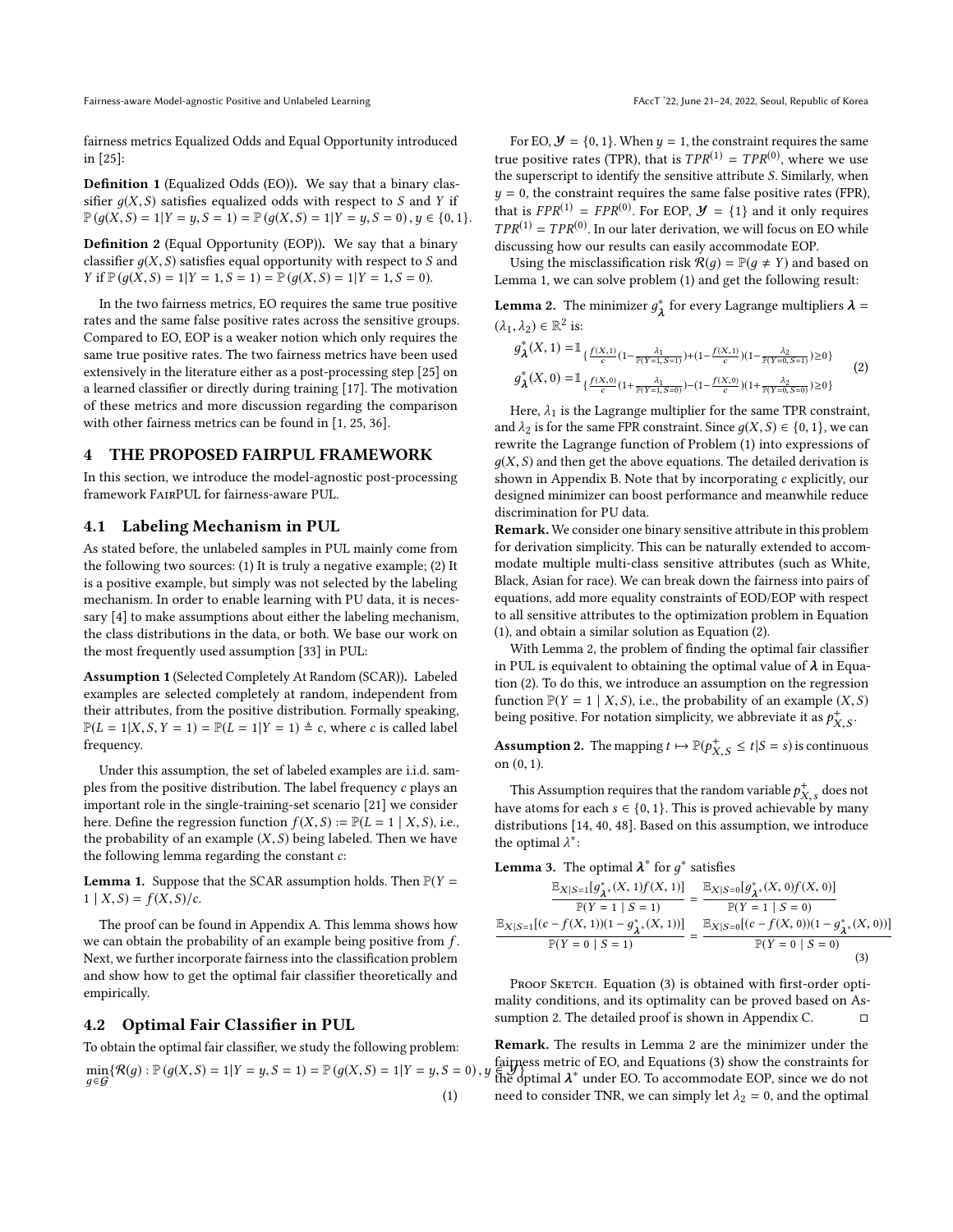$\frac{1}{2}$  that since  $\lambda_2 = 0$  for EOP, the first equation is only the constraint for the optimal  $\lambda_2$ . ∗ only needs to satisfy the first equation in Equations [\(3\)](#page-2-5). Notice for the optimal  $\lambda_1$ .

### 4.3 FairPUL for Fairness-aware PUL

Based on the theoretical optimal classifier in Equations [\(2\)](#page-2-4) and [\(3\)](#page-2-5), we are now ready to introduce the proposed FairPUL framework for empirically estimating the optimal fair classifier. Given an existing classifier, FairPUL will modify its output for PUL data while reducing unfairness, and output the fair version of the classifier with a low misclassification risk. In the next subsections, any notation (e.g., c) with a hat denotes its estimated counterpart (e.g.,  $\hat{c}$ ).

In the PUL setting, the training data consists of two parts, the labeled (positive) data set  $D_L$  and the unlabeled data set  $D_U$ . A classifier  $\hat{f}$  can be constructed to estimate the probability of an example being labeled by treating  $D_x$  as positive examples and  $D_y$ example being labeled by treating  $D_L$  as positive examples and  $D_U$ as negative ones. Let  $V$  be the validation set that is drawn from the overall distribution in the same manner as the training set and P be the subset of examples in V that are labeled (and positive). We can estimate the label frequency  $c$  as follows:

<span id="page-3-0"></span>
$$
\hat{c} = \frac{1}{np} \sum_{(x,s)\in P} \hat{f}(x,s) \tag{4}
$$

where  $n_p$  is the cardinality of P. If  $\hat{f}$  is trained well enough,  $\hat{f}(x, s)$ <br>provides a precise estimate of labeling probability. Since every provides a precise estimate of labeling probability. Since every example in P is positive, we have  $\hat{f}(x, s) \approx c$  based on Total Prob-<br>ability Theorem and SCAR assumption. Although this ideal case ability Theorem and SCAR assumption. Although this ideal case hardly holds in practice, the average estimation is a good choice for estimating the label frequency c with low variance.

Since the ideal  $\lambda^*$  should satisfy Equations [\(3\)](#page-2-5), we minimize the ference between its two sides. Based on the rule of conditional difference between its two sides. Based on the rule of conditional probability, this is equivalent to minimizing unfairness defined as follows:

**Definition 3** (Unfairness). For a binary classifier  $q$ , its unfairness ∆ under different fairness metrics can be defined as:

Under EO:

$$
\Delta_{EO}(g) = AOD(g) = \frac{1}{2} [|\text{TPR}^{(1)} - \text{TPR}^{(0)}| + |\text{FPR}^{(1)} - \text{FPR}^{(0)}|]
$$
  
Under EOP:

$$
\Delta_{EOP}(g) = EOD(g) = |\text{TPR}^{(1)} - \text{TPR}^{(0)}|
$$

We can get their empirical versions by substituting all the unknown terms with their empirical estimators:

<span id="page-3-1"></span>
$$
\hat{\Delta}_{EO}(g) = \frac{1}{2} \Big[ |\frac{\hat{\mathbb{E}}_{X|S=1}[\hat{f}(X,1)g(X,1)]}{\hat{\mathbb{E}}_{X|S=1}[\hat{f}(X,1)]} - \frac{\hat{\mathbb{E}}_{X|S=0}[\hat{f}(X,0)g(X,0)]}{\hat{\mathbb{E}}_{X|S=0}[\hat{f}(X,0)]}| + |\frac{\hat{\mathbb{E}}_{X|S=0}[(\hat{c}-\hat{f}(X,0))(1-g(X,0))]}{\hat{c}-\hat{\mathbb{E}}_{X|S=1}[\hat{f}(X,1)]} - \frac{\hat{\mathbb{E}}_{X|S=0}[(\hat{c}-\hat{f}(X,0))(1-g(X,0))]}{\hat{c}-\hat{\mathbb{E}}_{X|S=0}[\hat{f}(X,0)]} | \Big]
$$
(5)  

$$
\hat{\Delta}_{EOP}(g) = |\frac{\hat{\mathbb{E}}_{X|S=1}[\hat{f}(X,1)g(X,1)]}{\hat{\mathbb{E}}_{X|S=1}[\hat{f}(X,1)]} - \frac{\hat{\mathbb{E}}_{X|S=0}[\hat{f}(X,0)g(X,0)]}{\hat{\mathbb{E}}_{X|S=0}[\hat{f}(X,0)]} |
$$

Then we can obtain the estimator of  $\lambda^*$  as:

$$
\hat{\lambda} = \underset{\lambda}{\arg\min} \, \hat{\Delta}(\hat{g}_{\lambda}^*) \tag{6}
$$

### Algorithm 1 FairPUL

**Input:** Labeled data set  $D_L$ , unlabeled dataset  $D_U$ ; Validation set *V*; Base model  $\hat{f}$ ;

Output:  $\hat{g}_{\hat{\lambda}}$ 

- 1: Estimate  $\hat{c}$  in V with Equation [\(4\)](#page-3-0).
- 2: Compute terms in  $\hat{\Delta}(\hat{g}_{\lambda})$  defined in Equations [\(5\)](#page-3-1) and [\(7\)](#page-3-2) with  $D_{\lambda}$  and  $D_{\lambda}$ .  $D_L$  and  $D_U$ .
- <span id="page-3-3"></span>3: Find  $\hat{\lambda}$  to minimize  $\hat{\Delta}(\hat{g}_{\lambda})$  with Simulated Annealing.<br>4: Compute  $\hat{g}_{\lambda}$  in Equation (7)
- 4: Compute  $\hat{g}_{\hat{\lambda}}$  in Equation [\(7\)](#page-3-2).

where  $\hat{\Delta}$  can be either  $\hat{\Delta}_{EO}$  or  $\hat{\Delta}_{EOP}$  to satisfy EO or EOP respectively  $\hat{\sigma}^*$  is the estimated optimal fair classifier defined in a similar tively.  $\hat{g}_A^*$  is the estimated optimal fair classifier defined in a similar<br>way as Equation (2) by replacing all the unknown terms with their way as Equation [\(2\)](#page-2-4) by replacing all the unknown terms with their empirical estimators.:

<span id="page-3-2"></span>
$$
\hat{g}_{\lambda}^{*}(X, 1) = 1_{\{\hat{L}(X, 1)\atop \delta}(1 - \frac{\lambda_{1}}{\hat{\mathbb{P}}(Y=1, S=1)}) + (1 - \frac{\hat{f}(X, 1)}{\hat{\mathbb{P}}(Y=0, S=1)}) \ge 0\}}
$$
\n
$$
\hat{g}_{\lambda}^{*}(X, 0) = 1_{\{\hat{L}(X, 0)\atop \delta(Y=1, S=0)} (1 + \frac{\lambda_{1}}{\hat{\mathbb{P}}(Y=0, S=0)}) - (1 - \frac{\hat{f}(X, 0)}{\hat{\mathbb{P}}(Y=0, S=0)}) \ge 0\}}
$$
\n(7)

We adopt the Simulated Annealing strategy to search for the optimal  $\hat{\lambda}$ .

Alg. [1](#page-3-3) summarizes our proposed FairPUL framework. It takes the training and validation sets as well as a base model  $\hat{f}$  as input, and outputs a former closeifier with a low miscloseification and outputs a fairness-aware classifier with a low misclassification risk. The base regressor  $\hat{f}$  is trained with  $D_L$  and  $D_U$ . It can be any classifier that outputs the conditional probability of an example beclassifier that outputs the conditional probability of an example being labeled. First, an estimator of  $c$  can be learned on the validation set with  $\hat{f}$  in Step 1. Then we use Simulated Annealing to search<br>for the best  $\hat{j}$  to minimize unfoirness for PLI, data in Step 2 and 3 for the best  $\hat{\lambda}$  to minimize unfairness for PUL data in Step 2 and 3. We finally compute the empirical optimal fair classifier accordingly in Step 4.

### 4.4 Consistency of FairPUL

Consistency is a desired property for a classifier in asymptotic theory. It guarantees that with the increase in the amount of data, the estimation will converge to the true value. In this subsection, we show that the proposed framework FairPUL is consistent, that is, it asymptotically satisfies the fairness criterion and its risk converges to the one of the theoretical optimal fair classifier.

First of all, following [\[12\]](#page-7-10), we make the following realistic assumptions on the estimator of  $p_{X,S}^+$ :  $\cdot$ , $\cdot$ 

<span id="page-3-4"></span>**Assumption 3.** The estimator  $\hat{p}_{X,S}^+$  satisfies that,  $\forall s \in \{0,1\}$ ,

- $\mathbb{E}_D \mathbb{E}_{X|S=s} | p^+_{X,S} \hat{p}^+_{X,S} | \rightarrow 0$  as  $n_U, n_L \rightarrow \infty$ , where  $n_U$  and  $n_L$ <br>denote the number of examples in Dr. and Dr. respectively. denote the number of examples in  $D_U$  and  $D_L$  respectively.<br>There exists a sequence  $\alpha_{X,Y} > 0$  satisfying  $\frac{1}{\alpha} = \alpha_{Y,Y}$
- There exists a sequence  $c_{U,L} > 0$  satisfying  $\frac{1}{c_{U,L}\sqrt{N}} = o_{U,L}(1)$ and  $c_{U,L} = o_{U,L}(1)$  such that  $\mathbb{E}_{X|S=s}[\hat{p}_{X,S}^+] \geq c_{U,L}$  almost  $\ddotsc$ surely.
- The mapping  $t \mapsto \mathbb{P}(\hat{p}_{X,s}^+ \leq t | S = s)$  is continuous on  $(0, 1)$  $\mathcal{L}$ almost surely.

The first part of the assumption requires the estimator to be consistent in  $l_1$  norm. This can be achieved by a variety of estimations for different regression functions as shown in the litera-ture [\[3,](#page-7-27) [15,](#page-7-28) [45\]](#page-8-18). The second part means that  $\mathbb{E}_{X|S=s}[\hat{p}^+_{X,S}]$  is lower

 $\mathcal{L}$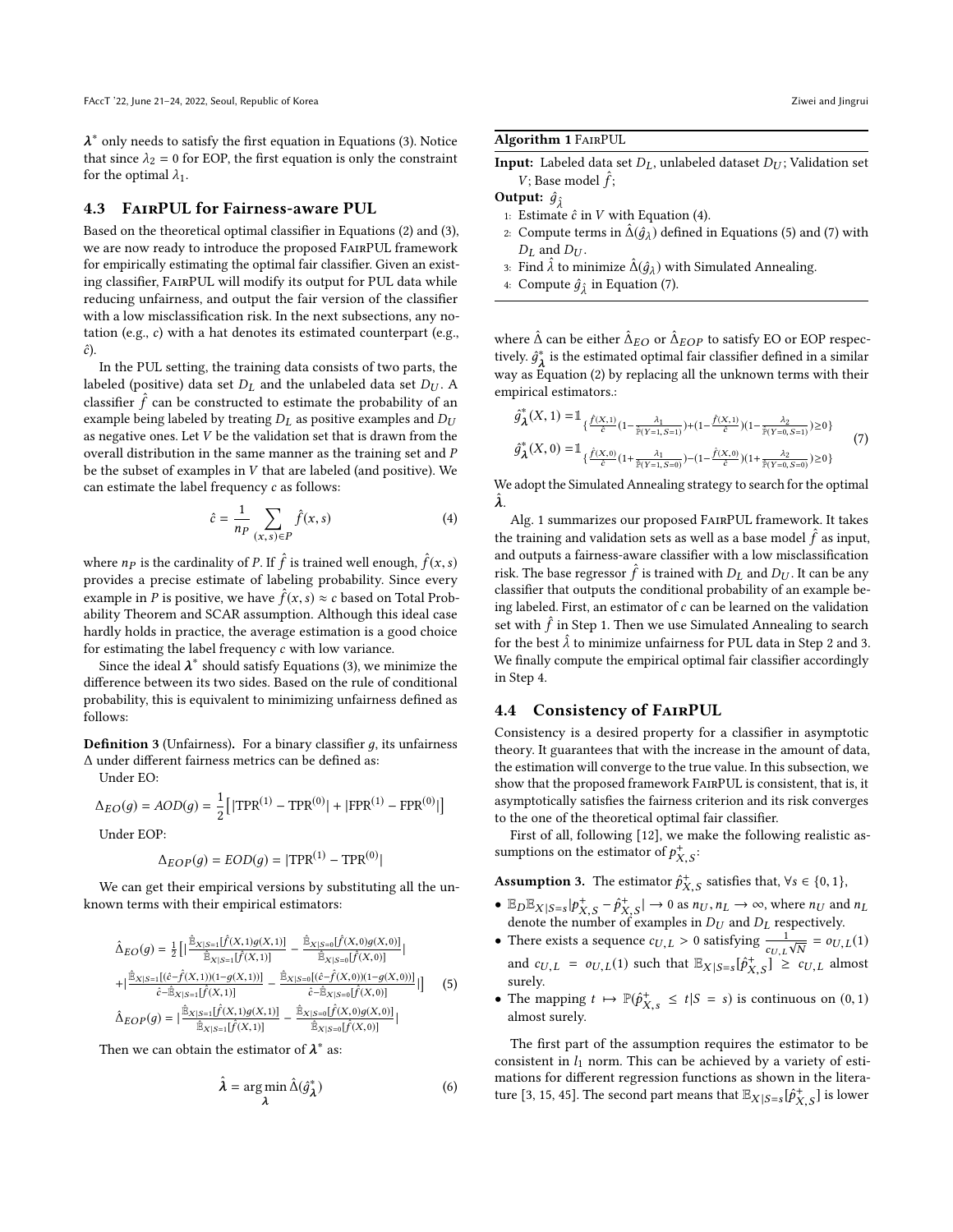bounded by a certain positive term which vanishes as  $n_U$  and  $n_L$ go to infinity. This can be easily achieved by slightly modifying any existing consistent estimator. The last part is similar to Assumption [2.](#page-2-6)

Based on these realistic assumptions on  $p_{X,S}^+$ , next we establish  $\ddotsc$ the statistical consistency of FairPUL.

Theorem 1 (Asymptotic properties). FairPUL satisfies:  $\lim_{n_U, n_L \to \infty} \mathbb{E} [\Delta(\hat{g})] = 0$ ,  $\lim_{n_U, n_L \to \infty} \mathbb{E} [\mathcal{R}(\hat{g})] = \mathcal{R}(g*)$ 

PROOF SKETCH. To prove asymptotic optimality (the second part), we introduce an intermediate estimator and use it to upper bound the excess risk with triangle inequality. The upper bound converges to zero based on the first two parts in Assumption [3.](#page-3-4) For asymptotic fairness (the first part), we upper bound the unfairness with its empirical version which converges to zero. Detailed proof can be found in Appendix [D.](#page-9-1) Recall that  $\hat{p}^+_{X,S} = \hat{f}(X,S)/\hat{c}$ . Its consistency as  $n_U, n_L \to \infty$  is vital to the consistency of our framework in put PUL. □

### <span id="page-4-0"></span>5 EXPERIMENTS

To evaluate the effectiveness of FairPUL, we conduct extensive experiments to answer the following research questions:

- RQ1: How does FairPUL perform compared with state-of-the-art in fair classification and PUL?
- RQ2: How does FairPUL for post-processing compare with inprocessing and pre-processing methods?
- RQ3: How do unlabeled examples affect FairPUL?

#### 5.1 Experiments on Synthetic Data.

5.1.1 Experimental setup. The aim of the synthetic experiment is to study the behavior of FairPUL in comparison with other methods with the base model of linear logistic regression (Lin.LR), in terms of both classification performance and fairness. To this end, we generate a synthetic binary classification data set with two sensitive groups following Donini et al. [\[17\]](#page-7-25). For each group in the class 0 and for the group  $a$  in the class 1, we generate  $1,000$ examples for training and the same number for testing. For the group b in the class 1, we generate 200 examples for training and the same number for testing. Each set of examples is sampled from a 2-dimensional isotropic Gaussian distribution with different mean μ and variance  $\sigma^2$ : (i) Group a, Label 1: μ = (-1, -1),  $\sigma^2 = 0.8$ ; (ii)<br>Group a Label 0: μ = (1, 1),  $\sigma^2 = 0.8$ ; (iii) Group h Label 1: μ = (0, 5) Group a, Label 0:  $\mu = (1, 1), \sigma^2 = 0.8$ ; (iii) Group b, Label 1:  $\mu = (-0.5, 0.6), \sigma^2 = 0.5$ ; (iv) Group b, Label 0:  $\mu = (0.5, 0.5), \sigma^2 = 0.5$ . When a -0.5),  $\sigma^2$  = 0.5; (iv) Group *b*, Label 0:  $\mu$  = (0.5, 0.5),  $\sigma^2$  = 0.5. When a standard machine learning method is applied to this synthetic data standard machine learning method is applied to this synthetic data set, the generated model is unfair with respect to the group  $b$ , in that the classifier tends to negatively classify the examples in this group. We search in [0.01, <sup>0</sup>.1, <sup>1</sup>, <sup>10</sup>, <sup>100</sup>] for the best regularization parameter C. We generate the validation set from the training set via holdout validation and the holdout ratio is set to 0.2.

<span id="page-4-2"></span>5.1.2 Baselines. To study and compare the performance of Fair-PUL, we first adopt two classic methods as baselines:

• Oracle: A method using the fully labeled training set (all examples are labeled either positive or negative). Its results correspond to the fully supervised setting.

• Naïve: A method using the labeled examples as positive ones and treating unlabeled examples as negative.

Since this is the first work on the fairness issue in the PUL setting, we further compare FairPUL with the following two types of existing work. For fairness work:

- Agarwal [\[1\]](#page-7-23): An in-processing method reducing fair classification to cost-sensitive classification problems and yielding a randomized classifier with the lowest error subject to the desired constraints.
- Hardt [\[25\]](#page-7-3): A post-processing method which takes as input an existing classifier and the sensitive feature, and derives a monotone transformation of the prediction to enforce the specified fairness constraints.
- Chzhen [\[12\]](#page-7-10): A post-processing method which recalibrates the Bayes classifier by a group-dependent threshold to minimize unfairness.

All the above fairness baselines adopt the similar fairness metric as we do. For PUL work:

- uPU/wPU [\[21\]](#page-7-14): Unbiased PUL methods under the SCAR assumption by reweighting the examples. Both unweighted (uPU) and weighted (wPU) versions were proposed.
- nnPU [\[30\]](#page-7-15): A designed non-negative risk estimator for PUL which can be trained on flexible neural networks when minimized.
- BaggingSVM [\[37\]](#page-8-19): A bootstrap-bagging-based model which iteratively trains multiple classifiers to discriminate the known positive examples from random subsamples of the unlabeled set, and averages their predictions.

5.1.3 Results (RQ1). We compare the test classification error and the fairness metrics under different labeling rates in [1.0, <sup>0</sup>.8, <sup>0</sup>.6, <sup>0</sup>.4, <sup>0</sup>.2] of the baselines and our proposed FairPUL. For FairPUL with EO constraint, the fairness metric is AOD. For FairPUL with EOP constraint, the fairness metric is EOD. The base model for all the methods is Lin.LR. We report the average results of misclassification error, AOD and EOD of 5 independent trials in Fig. [1.](#page-5-0) The closer the dot is to the origin, the more fair and accurate the model is. From the figures we can see that for all the methods, their classification performances drop as the labeling rate decreases. Under high labeling rates ( $\geq 0.8$ ), our framework achieves much lower AOD and EOD (i.e., higher level of fairness) while maintaining a good level of accuracy; under low labeling rates, our framework achieves much better performance in both classification accuracy and fairness. Note that even though some methods achieve zero AOD/EOD when the labeling rate is 0.2, it is not an ideal model we are seeking. In this case, the model simply predicts every example to be negative, showing "fake" fairness. What we are seeking is maintaining task-specific performance and reducing discrimination simultaneously.

#### <span id="page-4-1"></span>5.2 Experiments on Real Data.

5.2.1 Data sets and experimental setup. To further study how Fair-PUL performs, we conduct experiments on three publicly available real-world data sets. In all the experiments, to obtain reliable estimates of classification performance and fairness, we repeatedly randomly split each data set into training (70%) and test (30%) sets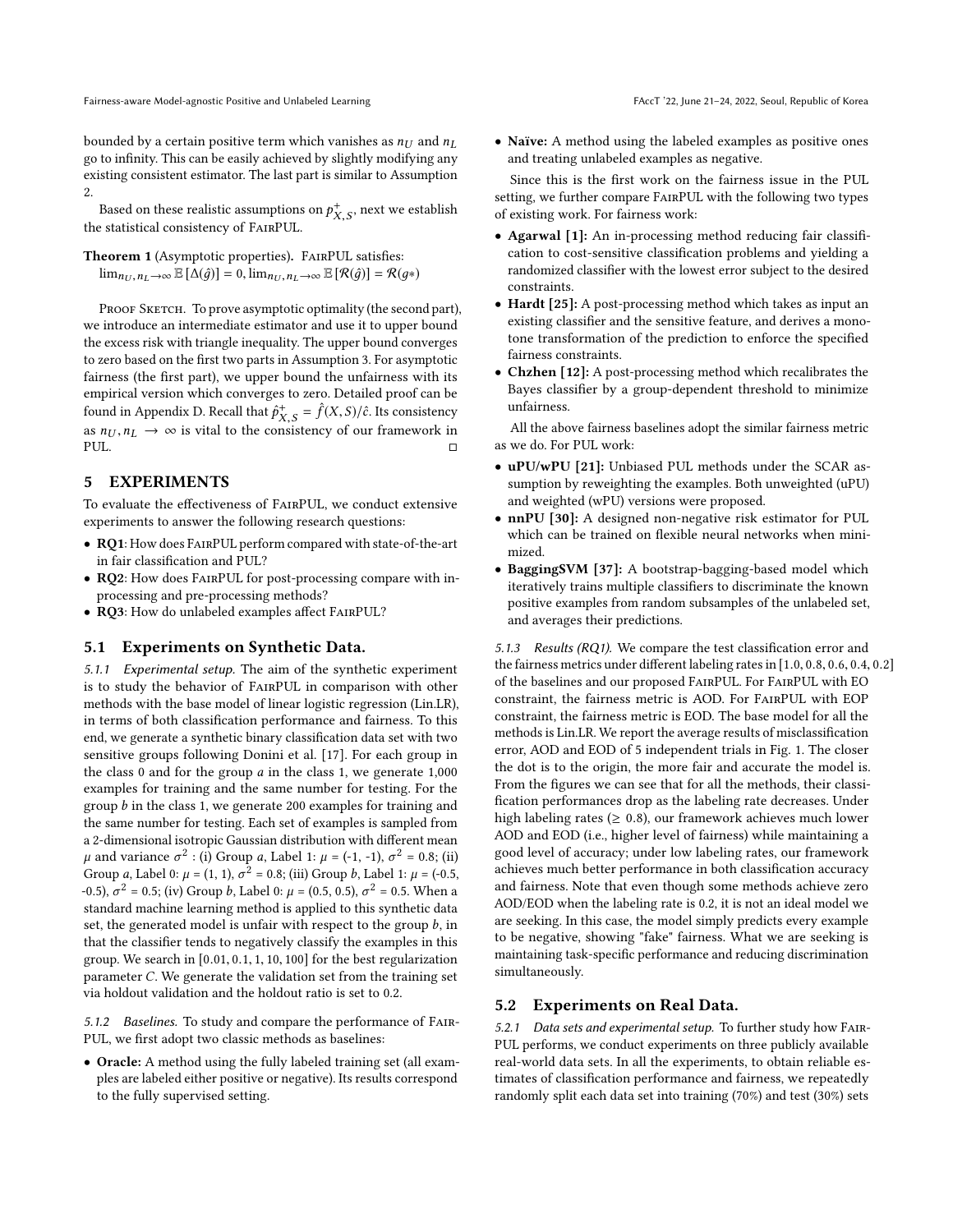<span id="page-5-0"></span>FAccT '22, June 21–24, 2022, Seoul, Republic of Korea Ziwei and Jingrui and Jingrui and Jingrui and Jingrui and Jingrui



(b) FairPUL-EOP

Figure 1: Test classification error, AOD and EOD under different labeling rates. The dots with higher transparency correspond to the results under lower labeling rates.

10 times, and report the averages and standard deviations of the metrics over different independent runs. Following [\[24\]](#page-7-29), to realize the PUL setting, for each training set, we randomly select 90% positive examples as labeled and leave the remaining 10% positive examples as well as all negative examples as unlabeled. We split up the training set for holdout validation in FairPUL and the holdout ratio is set to 0.2.

- COMPAS recidivism data [\[2\]](#page-7-30). It includes 5278 records with 47% positive examples. The task is to predict recidivism from someone's criminal history, jail and prison time, demographics, and COMPAS risk scores, with race as the protected sensitive attribute restricted to black (about 40%) and white defendants.
- German Credit [\[35\]](#page-8-20). It includes 1000 examples where 30% are positive. The task is to classify people as good or bad credit risks by features related to the economical situation, with gender as the sensitive attribute restricted to female (about 31%) and male.
- Drug [\[22\]](#page-7-31). It comprises 1885 records of human subjects, and for each subject, it provides five demographic features, seven features measuring personality traits and 18 features each of which describes the subject's last use of a certain drug. We choose the use of heroin here, where 80% of the subjects

have never used heroin. We restrict the sensitive attribute race to black (about 9%) and white.

We compare FairPUL with the baselines described in Subsection [5.1.2](#page-4-2) with the base model of Linear Support Vector Machine (Lin.SVM). Since previous fairness works cannot be naturally adapted to the PUL setting, the fairness baselines we use here all follow the naïve method to transform PUL to the traditional learning setting. The hyper-parameters of every algorithm have been carefully tuned to achieve the best classification performance, and the details can be found in Appendix [E.](#page-9-2)

5.2.2 Metrics. We compare our framework with the baselines using the metrics of F1 score for evaluating the model performance, and AOD and EOD for evaluating the fairness level. It is worth noting that most previous works on fairness simply use classification accuracy to evaluate the models' performance. However, higher accuracy does not necessarily mean a better classification ability, especially on imbalanced data sets like German Credit and drug. Therefore, we use the F1 score instead.

5.2.3 Results (RQ1). The comparison of baselines and FairPUL is summarized in Table [1.](#page-6-0) From the results we have the following observations:

- The naïve and PUL baselines show high AOD and EOD, and most often higher than the oracle method. It demonstrates the unfairness problem in the PUL setting, which is usually more severe than in the supervised learning setting as we discussed before.
- Fair classification methods often obtain lower AOD and EOD, and PUL methods often obtain higher F1 scores. However, none of them can perform well on both metrics. That is, existing fairness works cannot ensure model performance in the PUL setting, while existing PUL methods cannot ensure fairness.
- FairPUL methods achieve both high F1 scores and low AOD and EOD. This demonstrates that our framework strikes a good tradeoff between classification performance and fairness. FairPUL even beats the oracle model. This may be due to the imbalance of the data sets, where FairPUL resolves it via proper estimation of the label frequency.
- FairPUL-EOP often achieves higher F1 scores than FairPUL-EO under comparable AOD and EOD. This is because EOP is a weaker fairness constraint compared with EO, and thus it typically allows for stronger task performance.

We report the results of the methods with different base models on COMPAS in Table [4](#page-10-1) in Appendix [F.](#page-10-2) Similar observations can be drawn, which demonstrate that our proposed FairPUL can always strike a good trade-off between classification performance and fairness, and generalize well to different base models.

# 5.3 Post-processing vs. In-/Pre-processing (RQ2)

In this section, we compare the post-processing FairPUL with the in-processing method proposed by [\[1\]](#page-7-23) and the pre-processing method in [\[6\]](#page-7-24). The in-processing method is introduced in Section [5.2.](#page-4-1) The pre-processing method is a widely-used technique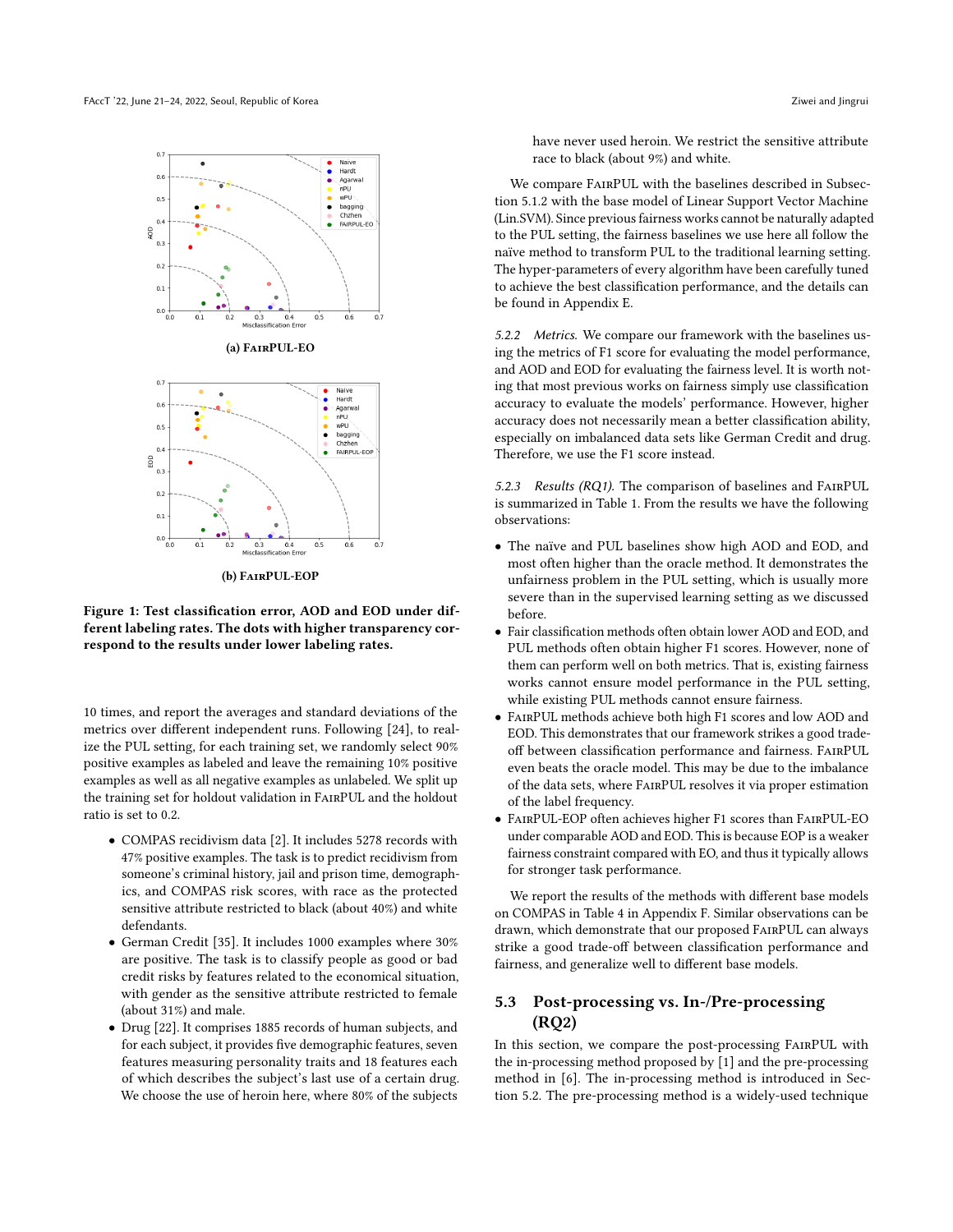<span id="page-6-0"></span>Table 1: Average results and standard deviations on real data of 10 runs. The labeling rate is 90%. The top 2 results under each metric are marked bold.

| Models      | German          |                 | <b>COMPAS</b>   |                 |                   | Drug            |                 |                   |                 |
|-------------|-----------------|-----------------|-----------------|-----------------|-------------------|-----------------|-----------------|-------------------|-----------------|
|             | F1              | <b>AOD</b>      | <b>EOD</b>      | F <sub>1</sub>  | AOD               | <b>EOD</b>      | F <sub>1</sub>  | <b>AOD</b>        | <b>EOD</b>      |
| Oracle      | $0.565 + 0.051$ | $0.053 + 0.033$ | $0.061 + 0.042$ | $0.604 + 0.018$ | $0.194 + 0.020$   | $0.219 + 0.032$ | $0.777 + 0.021$ | $0.130 + 0.024$   | $0.041 + 0.036$ |
| Naïve       | $0.471 + 0.048$ | $0.068 + 0.024$ | $0.099 + 0.052$ | $0.529 + 0.058$ | $0.180 + 0.031$   | $0.237 + 0.045$ | $0.753 + 0.019$ | $0.142 + 0.031$   | $0.086 + 0.049$ |
| Agarwal     | $0.470 + 0.033$ | $0.053 + 0.026$ | $0.077 + 0.051$ | $0.467 + 0.042$ | $0.032 + 0.021$   | $0.040 + 0.036$ | $0.743 + 0.031$ | $0.123 + 0.019$   | $0.065 + 0.033$ |
| Hardt       | $0.449 + 0.058$ | $0.059 + 0.025$ | $0.093 + 0.046$ | $0.409 + 0.062$ | $0.034 + 0.023$   | $0.034 + 0.029$ | $0.756 + 0.022$ | $0.111 + 0.033$   | $0.075 + 0.042$ |
| Chzhen      | $0.393 + 0.069$ | $0.048 + 0.018$ | $0.053 + 0.028$ | $0.486 + 0.047$ | $0.036 \pm 0.012$ | $0.032 + 0.020$ | $0.755 + 0.020$ | $0.108 + 0.024$   | $0.041 + 0.027$ |
| $u$ PU      | $0.574 + 0.022$ | $0.097 + 0.045$ | $0.054 + 0.027$ | $0.644 + 0.012$ | $0.031 \pm 0.024$ | $0.016 + 0.009$ | $0.871 + 0.026$ | $0.143 + 0.060$   | $0.066 + 0.043$ |
| wPU         | $0.534 + 0.131$ | $0.050 + 0.022$ | $0.066 + 0.039$ | $0.612 + 0.071$ | $0.188 + 0.035$   | $0.245 + 0.048$ | $0.766 + 0.027$ | $0.147 + 0.016$   | $0.074 + 0.049$ |
| Bagging     | $0.544 + 0.056$ | $0.054 + 0.034$ | $0.062 + 0.052$ | $0.649 + 0.013$ | $0.215 + 0.031$   | $0.252 + 0.038$ | $0.813 + 0.020$ | $0.196 \pm 0.041$ | $0.074 + 0.051$ |
| FAIRPUL-EO  | $0.578 + 0.023$ | $0.045 + 0.018$ | $0.056 + 0.031$ | $0.646 + 0.012$ | $0.005 + 0.003$   | $0.004 + 0.002$ | $0.871 + 0.021$ | $0.056 + 0.023$   | $0.024 + 0.013$ |
| FAIRPUL-EOP | $0.580 + 0.020$ | $0.042 + 0.029$ | $0.034 + 0.027$ | $0.648 + 0.013$ | $0.006 + 0.004$   | $0.003 + 0.002$ | $0.897 + 0.023$ | $0.061 + 0.048$   | $0.022 + 0.010$ |

<span id="page-6-1"></span>Table 2: Post-processing vs In-processing/Pre-processing. The best 2 results for each metric are marked bold.

| Rates |         | Models                                          | F1                                                                                              | AOD                                                                                             | EOD                                                                                             |
|-------|---------|-------------------------------------------------|-------------------------------------------------------------------------------------------------|-------------------------------------------------------------------------------------------------|-------------------------------------------------------------------------------------------------|
| 100%  | Lin.SVM | Naïve<br>In<br>Pre<br>FAIRPUL-EO<br>FAIRPUL-EOP | $0.604 \pm 0.018$<br>$0.588 + 0.014$<br>$0.598 + 0.015$<br>$0.649 + 0.013$<br>$0.650 \pm 0.014$ | $0.194 + 0.020$<br>$0.030 + 0.026$<br>$0.076 + 0.025$<br>$0.004 + 0.003$<br>$0.008 + 0.004$     | $0.219 + 0.032$<br>$0.039 + 0.021$<br>$0.098 + 0.027$<br>$0.005 + 0.004$<br>$0.004 \pm 0.002$   |
|       | Lin.LR  | Naïve<br>In<br>Pre<br>FAIRPUL-EO<br>FAIRPUL-EOP | $0.621 + 0.015$<br>$0.595 + 0.011$<br>$0.590 + 0.016$<br>$0.657+0.024$<br>$0.660 \pm 0.013$     | $0.236 + 0.033$<br>$0.042 + 0.022$<br>$0.054 + 0.029$<br>$0.014 + 0.010$<br>$0.018 + 0.005$     | $0.293 + 0.045$<br>$0.038 + 0.026$<br>$0.047 + 0.027$<br>$0.013 + 0.006$<br>$0.012 + 0.009$     |
| 90%   | Lin.SVM | Naïve<br>In<br>Pre<br>FAIRPUL-EO<br>FAIRPUL-EOP | $0.529 + 0.058$<br>$0.467 + 0.042$<br>$0.429 + 0.054$<br>$0.646 + 0.012$<br>$0.648 + 0.013$     | $0.180 + 0.031$<br>$0.032 + 0.021$<br>$0.028 + 0.016$<br>$0.005 \pm 0.003$<br>$0.006 + 0.004$   | $0.237 + 0.045$<br>$0.040 + 0.036$<br>$0.038 + 0.029$<br>$0.004 \pm 0.002$<br>$0.003 + 0.002$   |
|       | Lin.LR  | Naïve<br>In<br>Pre<br>FAIRPUL-EO<br>FAIRPUL-EOP | $0.552 + 0.023$<br>$0.507 + 0.019$<br>$0.495 \pm 0.019$<br>$0.656 + 0.016$<br>$0.658 \pm 0.012$ | $0.240 + 0.048$<br>$0.032 + 0.021$<br>$0.049 \pm 0.030$<br>$0.015 + 0.008$<br>$0.016 \pm 0.007$ | $0.311 + 0.054$<br>$0.037 + 0.036$<br>$0.053 \pm 0.024$<br>$0.013 + 0.010$<br>$0.009 \pm 0.008$ |

<span id="page-6-2"></span>Table 3: Comparison results of different labeling rates.

| Rates | Models  |                         | F1                                   | AOD                                  | EOD                                  |
|-------|---------|-------------------------|--------------------------------------|--------------------------------------|--------------------------------------|
| 100%  | Lin.SVM | <b>Naïve</b><br>FAIRPUL | $0.604 + 0.018$<br>$0.650 \pm 0.014$ | $0.194 + 0.020$<br>$0.008 \pm 0.004$ | $0.219 + 0.032$<br>$0.004 + 0.002$   |
|       | Lin.LR  | <b>Naïve</b><br>FAIRPUL | $0.621 + 0.015$<br>$0.660 \pm 0.013$ | $0.236 + 0.033$<br>$0.018 \pm 0.005$ | $0.293 + 0.045$<br>$0.012 + 0.009$   |
| 90%   | Lin.SVM | <b>Naïve</b><br>FAIRPUL | $0.529 + 0.058$<br>$0.648 \pm 0.013$ | $0.180 + 0.031$<br>$0.006 \pm 0.004$ | $0.237 + 0.045$<br>$0.003 \pm 0.002$ |
|       | Lin.LR  | <b>Naïve</b><br>FAIRPUL | $0.552 + 0.023$<br>$0.658 \pm 0.012$ | $0.240 + 0.048$<br>$0.016 \pm 0.007$ | $0.311 + 0.054$<br>$0.009 + 0.008$   |
| 80%   | Lin.SVM | Naïve<br>FAIRPUL        | $0.274 + 0.024$<br>$0.646 \pm 0.012$ | $0.090 + 0.011$<br>$0.006 \pm 0.005$ | $0.126 + 0.023$<br>$0.004 + 0.003$   |
|       | Lin.LR  | <b>Naïve</b><br>FAIRPUL | $0.401 + 0.018$<br>$0.655 \pm 0.011$ | $0.142 + 0.021$<br>$0.015 \pm 0.007$ | $0.205 + 0.031$<br>$0.007 \pm 0.007$ |
| 50%   | Lin.SVM | <b>Naïve</b><br>FAIRPUL | $0.000 + 0.000$<br>$0.644 \pm 0.012$ | $0.000 + 0.000$<br>$0.009 \pm 0.007$ | $0.000 + 0.000$<br>$0.006 \pm 0.005$ |
|       | Lin.LR  | Naïve<br>FAIRPUL        | $0.068 + 0.015$<br>$0.652 \pm 0.014$ | $0.022 + 0.009$<br>$0.017 \pm 0.007$ | $0.037 + 0.016$<br>$0.008 \pm 0.004$ |

which transforms the non-sensitive features to remove their correlation with the sensitive feature while retaining as much information as possible. We report the average results of 10 independent runs on COMPAS data set under labeling rates of 1.0 and 0.9 in Table [2.](#page-6-1) Results on German can be found in Appendix [F.](#page-10-2) In the

fully labeled setting, the in-processing and pre-processing methods sacrifice much classification performance for better fairness. FairPUL achieves a good balance instead. Under labeling rate 90%, FairPUL significantly outperforms all the baselines in both metrics. Compared with the in-processing method, FairPUL only needs black-box access to the predictions and sensitive attribute information without requiring access to the actual algorithms and ML models. While the pre-processing method only needs to transform the data set before the actual model takes effect, it leads to classifiers that still exhibit substantial unfairness in practice. So our proposed FairPUL is more flexible and also effective in fairness-aware PUL.

#### 5.4 In-depth Study

5.4.1 Effect of labeling rates (RQ3). We test labeling rates of [100%, 90%, 80%, 50%] on the base models Lin.SVM and Lin.LR. Changing the labeling rates affects the number of positive and unlabeled examples simultaneously. As we have observed before, FairPUL-EOP often achieves a better trade-off between fairness and classification compared with FairPUL-EO, so we only report the results of Fair-PUL-EOP here. Average results of 10 runs on COMPAS data set are shown in Table [3.](#page-6-2) Additional results on German are in Appendix [F.](#page-10-2) From the table we can see that FairPUL always achieves higher F1 scores and lower AOD and EOD under different labeling rates compared with the naïve method. Although FairPUL's classification performance drops with the decrease in labeling rates, it shows much more stable performance and manages to always maintain a good level of fairness. Even under the labeling rate as low as 50%, where the naïve method fails and simply predicts every example as negative, FairPUL can achieve even comparable performance with naïve method in the fully labeled setting. This means that FairPUL can achieve satisfying performance with much fewer labeled examples. It is a very desirable property in practice where labeled data is often time-consuming and expensive to obtain.

5.4.2 Effect of unlabeled samples (RQ3). To further study how unlabeled examples affect our framework, we fix the number of positive examples and compare FairPUL's performance with different numbers of unlabeled examples. Since the benchmark data sets are not provided with additional unlabeled data, we deploy the following data generation procedure: we randomly select 50% examples in the original training set. The remaining 50% will serve as a pool of unlabeled examples. We test our model leveraging [0%, 10%, 20%, 30%, 40%, 50%] examples in the pool. Note that to ensure the SCAR assumption holds, we randomly label examples of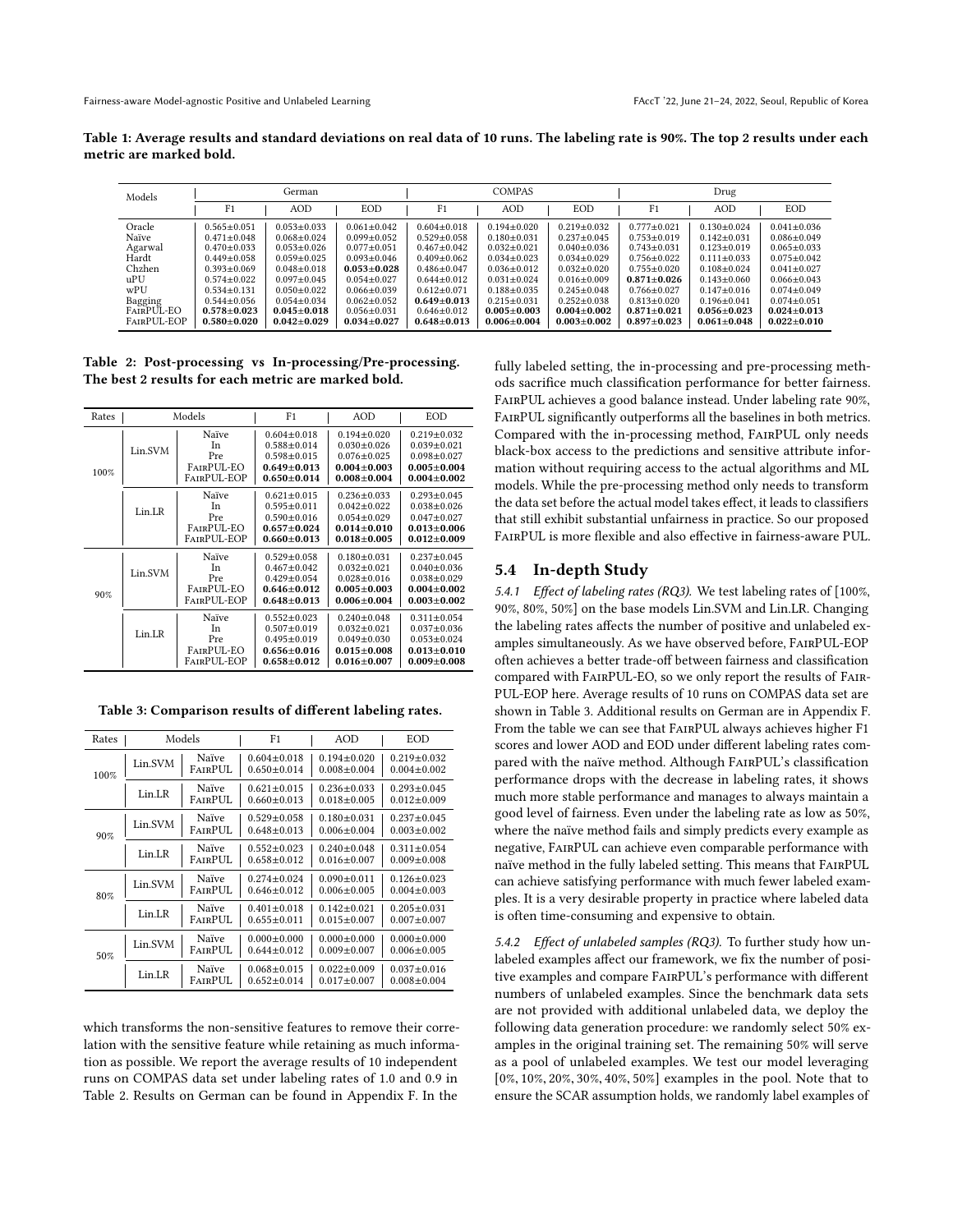<span id="page-7-32"></span>

Figure 2: F1 scores, AOD and EOD using different numbers of unlabeled examples. Results are averaged over 10 runs on COMPAS.

the fixed number from the positive distribution in the current training set. Average results of 10 runs of FairPUL-EOP on COMPAS are shown in Fig. [2.](#page-7-32) We can see that with more unlabeled examples, our framework achieves better F1 scores and lower AOD and EOD. From the perspective of our framework design, unlabeled examples are leveraged in two aspects: to help predict the labeling probability for building the traditional classifier; to help reduce unfairness in constructing the empirical optimal fair classifier. Adding more unlabeled examples to the training set will benefit both aspects, which is proved by this experiment. This demonstrates FairPUL's advantage in improving both classification performance and fairness simply with unlabeled examples, which may be otherwise useless in other methods.

### <span id="page-7-16"></span>6 CONCLUSION

In this paper, motivated by real applications such as medical diagnosis and recidivism scoring, we study the important and yet less studied problem of the optimal fair binary classifier in the positive and unlabeled learning using the notion of equalized odds and equal opportunity. In particular, we bridge the gap between fair classification and PUL by first providing the theoretical analysis, and then designing a model-agnostic post-processing framework which preserves favorable consistency properties under mild assumptions. We highlight our framework's flexibility of being easily generalized to any base classifier which outputs conditional labeling probabilities. Extensive experiments demonstrate that our framework outperforms state-of-the-art in both PUL and fair classification.

### ACKNOWLEDGMENTS

This work is supported by National Science Foundation under Award No. IIS-1947203, IIS-2117902, and IIS-2002540. The views and conclusions are those of the authors and should not be interpreted as representing the official policies of the funding agencies or the government.

### **REFERENCES**

<span id="page-7-23"></span>[1] Alekh Agarwal, Alina Beygelzimer, Miroslav Dudík, John Langford, and Hanna Wallach. 2018. A reductions approach to fair classification. In ICML. PMLR, 60–69.

- <span id="page-7-30"></span>[2] Julia Angwin, Jeff Larson, Surya Mattu, and Lauren Kirchner. 2016. Machine Bias. [https://www.propublica.org/article/machine-bias-risk-assessments-in](https://www.propublica.org/article/machine-bias-risk-assessments-in-criminal-sentencing)[criminal-sentencing](https://www.propublica.org/article/machine-bias-risk-assessments-in-criminal-sentencing)
- <span id="page-7-27"></span>[3] Jean-Yves Audibert, Alexandre B Tsybakov, et al. 2007. Fast learning rates for plug-in classifiers. The Annals of statistics 35, 2 (2007), 608–633.
- <span id="page-7-11"></span>[4] Jessa Bekker and Jesse Davis. 2020. Learning from positive and unlabeled data: A survey. Machine Learning (2020), 719–760.
- <span id="page-7-21"></span>[5] Richard Berk, Hoda Heidari, Shahin Jabbari, Michael Kearns, and Aaron Roth. 2018. Fairness in criminal justice risk assessments: The state of the art. Sociological Methods & Research (2018), 0049124118782533.
- <span id="page-7-24"></span>[6] Sarah Bird, Miro Dudík, Richard Edgar, Brandon Horn, Roman Lutz, Vanessa Milan, Mehrnoosh Sameki, Hanna Wallach, and Kathleen Walker. 2020. Fairlearn: A toolkit for assessing and improving fairness in AI. Technical Report MSR-TR-2020- 32. Microsoft. [https://www.microsoft.com/en-us/research/publication/fairlearn](https://www.microsoft.com/en-us/research/publication/fairlearn-a-toolkit-for-assessing-and-improving-fairness-in-ai/)[a-toolkit-for-assessing-and-improving-fairness-in-ai/](https://www.microsoft.com/en-us/research/publication/fairlearn-a-toolkit-for-assessing-and-improving-fairness-in-ai/)
- <span id="page-7-0"></span>Danton S Char, Nigam H Shah, and David Magnus. 2018. Implementing machine learning in health care—addressing ethical challenges. The New England journal of medicine 378, 11 (2018), 981.
- <span id="page-7-7"></span>[8] Xingyu Chen, Brandon Fain, Liang Lyu, and Kamesh Munagala. 2019. Proportionally fair clustering. In ICML. PMLR, 1032–1041.
- <span id="page-7-8"></span>[9] Flavio Chierichetti, Ravi Kumar, Silvio Lattanzi, and Sergei Vassilvitskii. 2017. Fair Clustering Through Fairlets. In NeurIPS. 5029–5037.
- <span id="page-7-2"></span>[10] Alexandra Chouldechova. 2017. Fair prediction with disparate impact: A study of bias in recidivism prediction instruments. Big data 5, 2 (2017), 153–163.
- <span id="page-7-1"></span>[11] Alexandra Chouldechova and Aaron Roth. 2018. The frontiers of fairness in machine learning. arXiv preprint arXiv:1810.08810 (2018).
- <span id="page-7-10"></span>[12] Evgenii Chzhen, Christophe Denis, Mohamed Hebiri, Luca Oneto, and Massimiliano Pontil. 2019. Leveraging Labeled and Unlabeled Data for Consistent Fair Binary Classification. In NeurIPS, Vol. 32.
- <span id="page-7-19"></span>[13] Marc Claesen, Frank De Smet, Johan AK Suykens, and Bart De Moor. 2015. A robust ensemble approach to learn from positive and unlabeled data using SVM base models. Neurocomputing 160 (2015), 73–84.
- <span id="page-7-26"></span>[14] Christophe Denis and Mohamed Hebiri. 2020. Consistency of plug-in confidence sets for classification in semi-supervised learning. Journal of Nonparametric Statistics 32, 1 (2020), 42–72.
- <span id="page-7-28"></span>[15] Luc Devroye. 1978. The uniform convergence of nearest neighbor regression function estimators and their application in optimization. IEEE Transactions on Information Theory 24, 2 (1978), 142–151.
- <span id="page-7-12"></span>[16] Amit Dhurandhar and Karthik S Gurumoorthy. 2020. Classifier Invariant Approach to Learn from Positive-Unlabeled Data. In ICDM. IEEE, 102–111.
- <span id="page-7-25"></span>[17] Michele Donini, Luca Oneto, Shai Ben-David, John S Shawe-Taylor, and Massimiliano Pontil. 2018. Empirical risk minimization under fairness constraints. In NeurIPS. 2791–2801.
- <span id="page-7-13"></span>[18] Marthinus Christoffel du Plessis, Gang Niu, and Masashi Sugiyama. 2014. Analysis of Learning from Positive and Unlabeled Data. In NeurIPS.
- <span id="page-7-4"></span>[19] Cynthia Dwork, Moritz Hardt, Toniann Pitassi, Omer Reingold, and Richard Zemel. 2012. Fairness through awareness. In Proceedings of the 3rd innovations in theoretical computer science conference. 214–226.
- <span id="page-7-5"></span>[20] Cynthia Dwork, Christina Ilvento, and Meena Jagadeesan. 2020. Individual fairness in pipelines. arXiv preprint arXiv:2004.05167 (2020).
- <span id="page-7-14"></span>[21] Charles Elkan and Keith Noto. 2008. Learning classifiers from only positive and unlabeled data. In SIGKDD. 213–220.
- <span id="page-7-31"></span>[22] Elaine Fehrman, Awaz K Muhammad, Evgeny M Mirkes, Vincent Egan, and Alexander N Gorban. 2017. The five factor model of personality and evaluation of drug consumption risk. In Data science. Springer, 231–242.
- <span id="page-7-22"></span>[23] Michael Feldman, Sorelle A Friedler, John Moeller, Carlos Scheidegger, and Suresh Venkatasubramanian. 2015. Certifying and removing disparate impact. In SIGKDD. 259–268.
- <span id="page-7-29"></span>[24] Chen Gong, Tongliang Liu, Jian Yang, and Dacheng Tao. 2019. Large-margin labelcalibrated support vector machines for positive and unlabeled learning. IEEE transactions on neural networks and learning systems 30, 11 (2019), 3471–3483.
- <span id="page-7-3"></span>Moritz Hardt, Eric Price, Eric Price, and Nati Srebro. 2016. Equality of Opportunity in Supervised Learning. In NeurIPS.
- <span id="page-7-17"></span>[26] Fengxiang He, Tongliang Liu, Geoffrey I Webb, and Dacheng Tao. 2018. Instance-dependent pu learning by bayesian optimal relabeling. arXiv preprint arXiv:1808.02180 (2018).
- <span id="page-7-20"></span>[27] Cho-Jui Hsieh, Nagarajan Natarajan, and Inderjit Dhillon. 2015. PU learning for matrix completion. In ICML. PMLR, 2445–2453.
- <span id="page-7-18"></span>[28] Dino Ienco and Ruggero G Pensa. 2016. Positive and unlabeled learning in categorical data. Neurocomputing 196 (2016), 113–124.
- <span id="page-7-6"></span>[29] Christopher Jung, Michael Kearns, Seth Neel, Aaron Roth, Logan Stapleton, and Zhiwei Steven Wu. 2019. Eliciting and enforcing subjective individual fairness. arXiv preprint arXiv:1905.10660 (2019).
- <span id="page-7-15"></span>[30] Ryuichi Kiryo, Gang Niu, Marthinus Christoffel du Plessis, and Masashi Sugiyama. 2018. Positive-Unlabeled Learning with Non-Negative Risk Estimator. In NeurIPS.
- <span id="page-7-9"></span>[31] Matthäus Kleindessner, Pranjal Awasthi, and Jamie Morgenstern. 2019. Fair k-center clustering for data summarization. In ICML. PMLR, 3448–3457.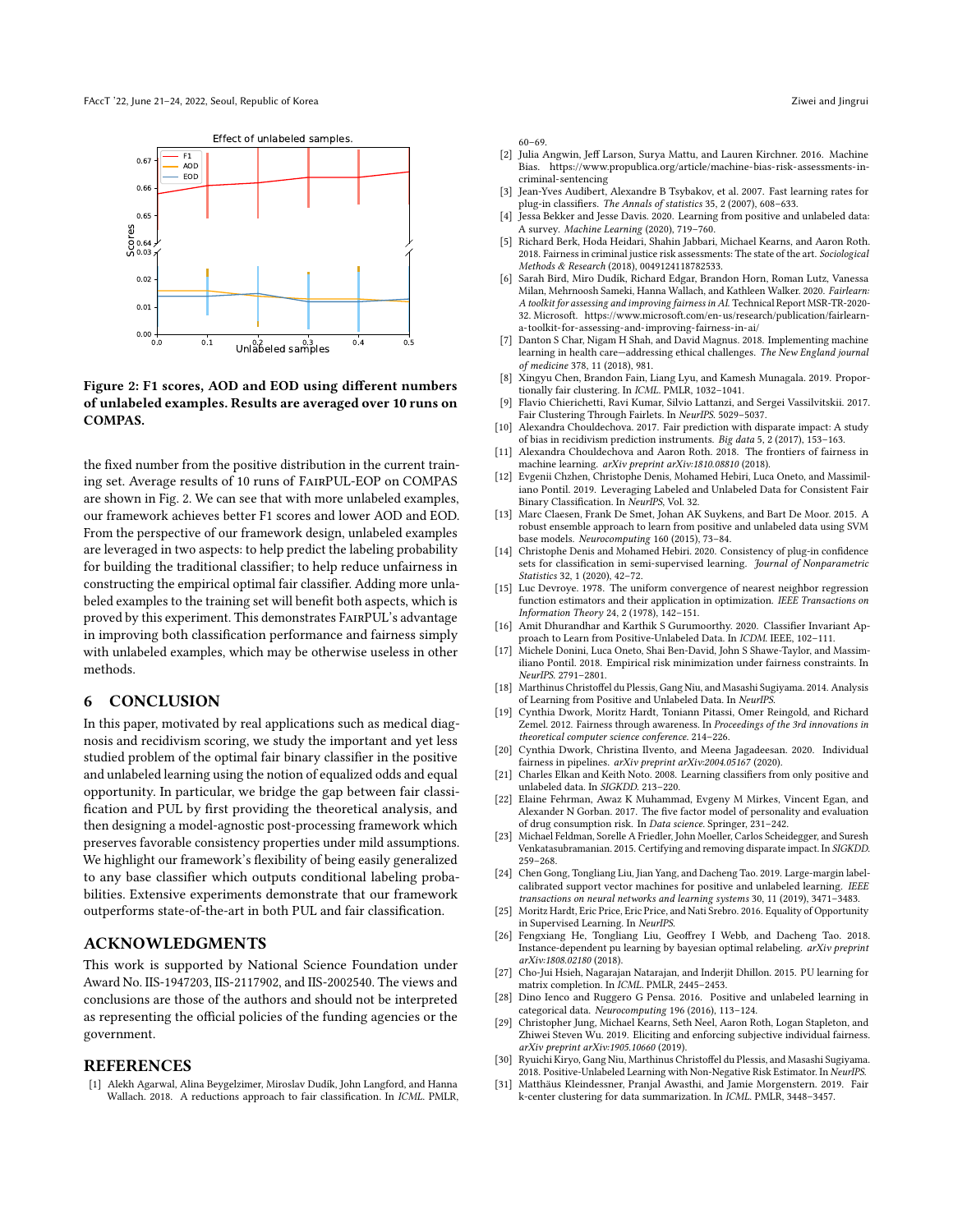Fairness-aware Model-agnostic Positive and Unlabeled Learning FACCT (22, June 21–24, 2022, Seoul, Republic of Korea

- <span id="page-8-4"></span>[32] Matt J Kusner, Joshua Loftus, Chris Russell, and Ricardo Silva. 2017. Counterfactual Fairness. In NeurIPS.
- <span id="page-8-13"></span>[33] Wee Sun Lee and Bing Liu. 2003. Learning with positive and unlabeled examples using weighted logistic regression. In ICML, Vol. 3. 448–455.
- <span id="page-8-9"></span>[34] Xiao-Li Li and Bing Liu. 2005. Learning from positive and unlabeled examples with different data distributions. In European conference on machine learning. Springer, 218–229.
- <span id="page-8-20"></span>[35] M. Lichman. 2013. UCI Machine Learning Repository. [http://archive.ics.uci.edu/](http://archive.ics.uci.edu/ml) [ml](http://archive.ics.uci.edu/ml)
- <span id="page-8-12"></span>[36] Aditya Krishna Menon and Robert C Williamson. 2018. The cost of fairness in binary classification. In FAccT. PMLR, 107-118.
- <span id="page-8-19"></span>[37] Fantine Mordelet and J-P Vert. 2014. A bagging SVM to learn from positive and unlabeled examples. Pattern Recognition Letters 37 (2014), 201–209.
- <span id="page-8-1"></span>[38] Walt L Perry. 2013. Predictive policing: The role of crime forecasting in law enforcement operations. Rand Corporation.
- <span id="page-8-23"></span>[39] David Pollard. 1990. Empirical processes: theory and applications. In NSF-CBMS regional conference series in probability and statistics. JSTOR, i–86.
- <span id="page-8-16"></span>[40] Mauricio Sadinle, Jing Lei, and Larry Wasserman. 2019. Least ambiguous setvalued classifiers with bounded error levels. J. Amer. Statist. Assoc. 114, 525 (2019), 223–234.
- <span id="page-8-11"></span>[41] Yuan-Hai Shao, Wei-Jie Chen, Li-Ming Liu, and Nai-Yang Deng. 2015. Laplacian unit-hyperplane learning from positive and unlabeled examples. Information Sciences 314 (2015), 152–168.
- <span id="page-8-6"></span>[42] Jiaming Song, Pratyusha Kalluri, Aditya Grover, Shengjia Zhao, and Stefano Ermon. 2019. Learning controllable fair representations. In The 22nd International Conference on Artificial Intelligence and Statistics. PMLR, 2164–2173.
- <span id="page-8-2"></span>[43] Latanya Sweeney. 2013. Discrimination in online ad delivery. Commun. ACM 56, 5 (2013), 44–54.
- <span id="page-8-0"></span>[44] Bhekisipho Twala. 2010. Multiple classifier application to credit risk assessment. Expert Systems with Applications 37, 4 (2010), 3326–3336.
- <span id="page-8-18"></span>[45] Sara A Van de Geer et al. 2008. High-dimensional generalized linear models and the lasso. Annals of Statistics 36, 2 (2008), 614–645.
- <span id="page-8-10"></span>[46] Gill Ward, Trevor Hastie, Simon Barry, Jane Elith, and John R Leathwick. 2009. Presence-only data and the EM algorithm. Biometrics 65, 2 (2009), 554–563.
- <span id="page-8-5"></span>[47] Yongkai Wu, Lu Zhang, Xintao Wu, and Hanghang Tong. 2019. PC-Fairness: A Unified Framework for Measuring Causality-based Fairness. In NeurIPS, Vol. 32.
- <span id="page-8-17"></span>[48] Bowei Yan, Sanmi Koyejo, Kai Zhong, and Pradeep Ravikumar. 2018. Binary classification with karmic, threshold-quasi-concave metrics. In ICML. PMLR, 5531–5540.
- <span id="page-8-3"></span>[49] Muhammad Bilal Zafar, Isabel Valera, Manuel Gomez Rogriguez, and Krishna P Gummadi. 2017. Fairness constraints: Mechanisms for fair classification. In Artificial Intelligence and Statistics. PMLR, 962–970.
- <span id="page-8-7"></span>[50] Rich Zemel, Yu Wu, Kevin Swersky, Toni Pitassi, and Cynthia Dwork. 2013. Learning fair representations. In ICML. PMLR, 325–333.
- <span id="page-8-8"></span>[51] Tao Zhang, Tianqing Zhu, Mengde Han, Jing Li, Wanlei Zhou, and Philip S Yu. 2020. Fairness Constraints in Semi-supervised Learning. arXiv preprint arXiv:2009.06190 (2020).

#### <span id="page-8-14"></span>A PROOF OF LEMMA 1

PROOF. Using the conditional probabilities, we have

$$
f = \mathbb{P}(L = 1, Y = 1 | X, S)
$$
  
=  $\mathbb{P}(Y = 1 | X, S)\mathbb{P}(L = 1 | Y = 1, X, S)$   
=  $\mathbb{P}(Y = 1 | X, S) \cdot c$ 

The result follows by dividing both sides with  $c$ .  $\Box$ 

## <span id="page-8-15"></span>B DERIVATION OF THE OPTIMAL FAIR CLASSIFIER

For EO, using weak duality we can write Equation [\(1\)](#page-2-3) as:

<span id="page-8-22"></span>
$$
\min_{g \in \mathcal{G}} \max_{\lambda \in \mathbb{R}} \{ \mathcal{R}(g) + \lambda_1(\mathbb{P}(g(X, S) = 1 \mid Y = 1, S = 1) - \mathbb{P}(g(X, S) = 1 \mid Y = 1, S = 0))
$$
\n
$$
+ \lambda_2(\mathbb{P}(g(X, S) = 0 \mid Y = 0, S = 1) - \mathbb{P}(g(X, S) = 0 \mid Y = 0, S = 0)) \}
$$
\n
$$
\geq \max_{\lambda \in \mathbb{R}} \min_{g \in \mathcal{G}} \{ \mathcal{R}(g) + \lambda_1(\mathbb{P}(g(X, S) = 1 \mid Y = 1, S = 1) - \mathbb{P}(g(X, S) = 1 \mid Y = 1, S = 0))
$$
\n
$$
+ \lambda_2(\mathbb{P}(g(X, S) = 0 \mid Y = 0, S = 1) - \mathbb{P}(g(X, S) = 0 \mid Y = 0, S = 0)) \}
$$
\n(8)

In the PUL setting, based on Lemma [1,](#page-2-2) we can write:

<span id="page-8-21"></span>
$$
\mathbb{P}(g(X, S) = 1 | Y = 1, S = 1) = \frac{\mathbb{P}(g(X, S) = 1, Y = 1 | S = 1)}{\mathbb{P}(Y = 1 | S = 1)}
$$
  
\n
$$
= \frac{\mathbb{E}_{X|S=1}[g(X, 1)f(X, 1)]}{c\mathbb{P}(Y = 1 | S = 1)}
$$
  
\n
$$
\mathbb{P}(g(X, S) = 1 | Y = 1, S = 0) = \frac{\mathbb{P}(g(X, S) = 1, Y = 1 | S = 0)}{\mathbb{P}(Y = 1 | S = 0)}
$$
  
\n
$$
= \frac{\mathbb{E}_{X|S=0}[g(X, 0)f(X, 0)]}{c\mathbb{P}(Y = 1 | S = 0)}
$$
  
\n
$$
\mathbb{P}(g(X, S) = 0 | Y = 0, S = 1) = \frac{\mathbb{P}(g(X, S) = 0, Y = 0 | S = 1)}{\mathbb{P}(Y = 0 | S = 1)}
$$
  
\n
$$
= \frac{\mathbb{E}_{X|S=1}[(1 - g(X, 1))(1 - f(X, 1)/c)]}{\mathbb{P}(Y = 0 | S = 1)}
$$
  
\n
$$
\mathbb{P}(g(X, S) = 0 | Y = 0, S = 0) = \frac{\mathbb{P}(g(X, S) = 0, Y = 0 | S = 0)}{\mathbb{P}(Y = 0 | S = 0)}
$$
  
\n
$$
= \frac{\mathbb{E}_{X|S=0}[(1 - g(X, 0))(1 - f(X, 0)/c)]}{\mathbb{P}(Y = 0 | S = 0)}
$$
  
\n
$$
= \frac{\mathbb{E}_{X|S=0}[(1 - g(X, 0))(1 - f(X, 0)/c)]}{\mathbb{P}(Y = 0 | S = 0)}
$$
  
\n(9)

The risk function is:

$$
\mathcal{R}(g) = \mathbb{P}(g(X, S) \neq Y)
$$
  
\n
$$
= \mathbb{P}(g(X, S) = 0, Y = 1) + \mathbb{P}(g(X, S) = 1, Y = 0)
$$
  
\n
$$
= \mathbb{P}(g(X, S) = 1) + \mathbb{P}(Y = 1) - 2\mathbb{P}(g(X, S) = 1, Y = 1)
$$
  
\n
$$
= \mathbb{P}(Y = 1) + \mathbb{E}[g(X, S)]
$$
  
\n
$$
- 2\mathbb{E}[1_{\{g(X, S) = 1, Y = 1\}} | S = 1] \mathbb{P}(S = 1)
$$
  
\n
$$
- 2\mathbb{E}[1_{\{g(X, S) = 1, Y = 1\}} | S = 0] \mathbb{P}(S = 0)
$$
  
\n
$$
= \mathbb{P}(Y = 1) + \mathbb{E}[g(X, S)]
$$
  
\n
$$
- \frac{2}{c} \mathbb{E}_{X|S=1}[g(X, 1)f(X, 1)] \mathbb{P}(S = 1)
$$
  
\n
$$
- \frac{2}{c} \mathbb{E}_{X|S=0}[g(X, 0)f(X, 0)] \mathbb{P}(S = 0)
$$
  
\n
$$
= \mathbb{P}(Y = 1) - \mathbb{E}_{X|S=1}[g(X, 1)(\frac{2}{c}f(X, 1) - 1)] \mathbb{P}(S = 1)
$$
  
\n
$$
- \mathbb{E}_{X|S=0}[g(X, 0)(\frac{2}{c}f(X, 0) - 1)] \mathbb{P}(S = 0)
$$

So the objective function can be simplified as:

$$
\mathbb{P}(Y=1)
$$

+ 
$$
\mathbb{E}_{X|S=1}[g(X, 1)(f(X, 1)\left(\frac{\lambda_1}{c\mathbb{P}(Y=1 | S=1)} - \frac{2}{c}\mathbb{P}(S=1)\right) + \mathbb{P}(S=1)
$$
  
+  $\frac{\lambda_2(f(X, 1)/c - 1)}{\mathbb{P}(Y=0 | S=1)}]$   
+  $\mathbb{E}_{X|S=1}\left[\frac{\lambda_2(1 - c(X, 1)/c)}{\mathbb{P}(Y=0 | S=1)}\right]$   
+  $\mathbb{E}_{X|S=0}[g(X, 0)(f(X, 0)\left(-\frac{\lambda_1}{c\mathbb{P}(Y=1 | S=0)} - \frac{2}{c}\mathbb{P}(S=0)\right) + \mathbb{P}(S=0)$   
+  $\frac{\lambda_2(1 - f(X, 0)/c)}{\mathbb{P}(Y=0 | S=0)}]$   
+  $\mathbb{E}_{X|S=0}\left[\frac{-\lambda_2(1 - f(X, 0)/c)}{\mathbb{P}(Y=0 | S=0)}\right]$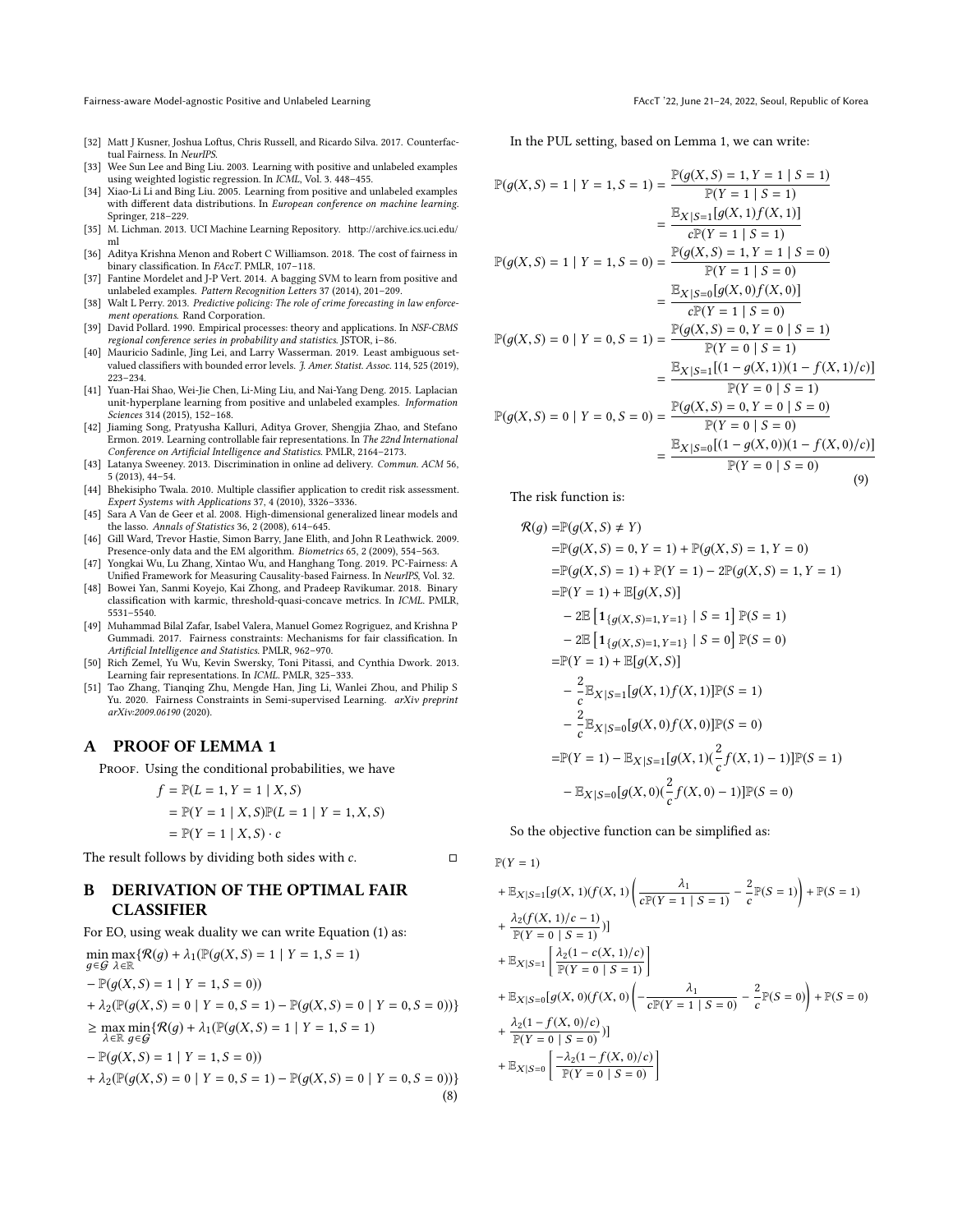Since  $g(X, S) \in \{0, 1\}$ , we can get the minimizer  $g^*_{\lambda}$ :

$$
g_{\lambda}^{*}(X, 1) = \mathbb{1}_{\{\frac{f(X, 1)}{c}(1-\frac{\lambda_{1}}{\mathbb{P}(Y=1, S=1)})+(1-\frac{f(X, 1)}{c})(1-\frac{\lambda_{2}}{\mathbb{P}(Y=0, S=1)})\geq 0\}}g_{\lambda}^{*}(X, 0) = \mathbb{1}_{\{\frac{f(X, 0)}{c}(1+\frac{\lambda_{1}}{\mathbb{P}(Y=1, S=0)})-(1-\frac{f(X, 0)}{c})(1+\frac{\lambda_{2}}{\mathbb{P}(Y=0, S=0)})\geq 0\}}(10)
$$

### <span id="page-9-0"></span>C PROOF OF LEMMA 2

Substituting the minimizer  $g_A^*$  into the Lagrange function, we could<br>see that the mannings of  $\lambda_1$  and  $\lambda_2$  are convex. We can write the see that the mappings of  $\lambda_1$  and  $\lambda_2$  are convex. We can write the first order optimality conditions of the objective function as: first order optimality conditions of the objective function as:

$$
0 \in \partial_{\lambda} \mathbb{E}_{X|S=1}[g(X, 1)(f(X, 1)) \left( \frac{\lambda_{1}}{\sum_{i} (Y=1 | S=1)} - \frac{2}{c} \mathbb{P}(S=1) \right) + \mathbb{P}(S=1) + \frac{\lambda_{2}(f(X, 1)/c-1)}{\mathbb{P}(Y=0 | S=1)} \right]+ \partial_{\lambda} \mathbb{E}_{X|S=1} \left[ \frac{\lambda_{2}(1 - c(X, 1)/c)}{\mathbb{P}(Y=0 | S=1)} \right] + \partial_{\lambda} \mathbb{E}_{X|S=0}[g(X, 0)(f(X, 0)) \left( -\frac{\lambda_{1}}{c\mathbb{P}(Y=1 | S=0)} - \frac{2}{c} \mathbb{P}(S=0) \right) + \mathbb{P}(S=0) + \frac{\lambda_{2}(1 - f(X, 0)/c)}{\mathbb{P}(Y=0 | S=0)} \right]+ \partial_{\lambda} \mathbb{E}_{X|S=0} \left[ \frac{-\lambda_{2}(1 - f(X, 0)/c)}{\mathbb{P}(Y=0 | S=0)} \right] Based on Assumption 2, this subgradient is reduced to the gradi-
$$

ent almost surely. So we have Equations [\(3\)](#page-2-5):

$$
\frac{\mathbb{E}_{X|S=1}[g_{\lambda^*}^*(X,1)f(X,1)]}{\mathbb{P}(Y=1 | S=1)} = \frac{\mathbb{E}_{X|S=0}[g_{\lambda^*}^*(X,0)f(X,0)]}{\mathbb{P}(Y=1 | S=0)}
$$

$$
\frac{\mathbb{E}_{X|S=1}[(c-f(X,1))(1-g_{\lambda^*}^*(X,1))]}{\mathbb{P}(Y=0 | S=1)} = \frac{\mathbb{E}_{X|S=0}[(c-f(X,0))(1-g_{\lambda^*}^*(X,0))]}{\mathbb{P}(Y=0 | S=0)}
$$

Combining it with Equation [\(9\)](#page-8-21), we can see that  $\mathbb{P}(g_{\lambda}^*(X, S) = 1 \mid X - \mathbb{P}(x^*, (Y, S) - 1 \mid Y - \mathbb{P}(x^*, S - \mathbb{P}))$  In other words  $Y = y, S = 1$ ) =  $\mathbb{P}(g_{\lambda^*}^*(X, S) = 1 | Y = y, S = 0)$ . In other words,  $g_{\lambda^*}^*$ satisfies Equalized Odds with respect to S and is thus fair. Therefore,<br>we have  $\mathcal{R}(a^*) > \mathcal{R}(a^*)$  because  $a^*$  is defined as the optimal fair we have  $\mathcal{R}(g_{\lambda^*}^*) \ge \mathcal{R}(g^*)$  because  $g^*$  is defined as the optimal fair classifier to minimize the risk. Furthermore, since  $(\lambda^*, g_{\lambda^*}^*)$  is a solution to the dual mobilem we have  $\mathcal{B}(s^*) \leq \mathcal{B}(s^*)$  occanting solution to the dual problem, we have  $\mathcal{R}(g_{\lambda^*}^*) \leq \mathcal{R}(g^*)$  according<br>to Equation (8) Therefore we are applied that  $e^* = e^*$ to Equation [\(8\)](#page-8-22). Therefore, we can conclude that  $g^* = g^*_{\lambda^*}.$ 

### <span id="page-9-1"></span>D PROOF OF THEOREM 1

PROOF. Following the strategy of [\[12,](#page-7-10) [14\]](#page-7-26), we first introduce an intermediate pseudo-estimator  $\tilde{g}$  as follows:

$$
\tilde{g}_{\tilde{\lambda}}(X,1) = \mathbb{I}_{\{\hat{P}_{X,1}^+(1-\frac{\hat{\lambda_1}}{\mathbb{E}_{X|S=1}[\hat{P}_{X,1}^+]\mathbb{P}(S=1)}) + (1-\hat{P}_{X,1}^*)(1-\frac{\hat{\lambda_2}}{(1-\mathbb{E}_{X|S=1}[\hat{P}_{X,1}^+])\mathbb{P}(S=1)}) \ge 0\}}
$$
\n
$$
\tilde{g}_{\tilde{\lambda}}(X,0) = \mathbb{I}_{\{\hat{P}_{X,0}^+(1+\frac{\hat{\lambda_1}}{\mathbb{E}_{X|S=0}[\hat{P}_{X,0}^+]\mathbb{P}(S=0)}) - (1-\hat{P}_{X,0}^*)(1+\frac{\hat{\lambda_2}}{(1-\mathbb{E}_{X|S=0}[\hat{P}_{X,0}^+])\mathbb{P}(S=0)}) \ge 0\}}
$$
\n(11)

where  $\lambda$  satisfies:

$$
\frac{\mathbb{E}_{X|S=1}[\tilde{g}(X,1)\hat{f}(X,1)]}{\mathbb{E}_{X|S=1}[\hat{p}_{X,1}^+] } = \frac{\mathbb{E}_{X|S=0}[\tilde{g}(X,0)\hat{f}(X,0)]}{\mathbb{E}_{X|S=0}[\hat{p}_{X,0}^+]} \n\frac{\mathbb{E}_{X|S=1}[(\hat{c} - \hat{f}(X,1))(1 - \tilde{g}(X,1))] }{1 - \mathbb{E}_{X|S=1}[\hat{p}_{X,1}^+] } = \frac{\mathbb{E}_{X|S=0}[(\hat{c} - \hat{f}(X,0))(1 - \tilde{g}(X,0))]}{1 - \mathbb{E}_{X|S=0}[\hat{p}_{X,0}^+] } \n\tag{12}
$$

Comparing this pseudo-estimator  $\tilde{g}$  with the theoretical ideal  $g^*$ <br>Fountion (2) and our estimator  $\tilde{g}$  in Equation (7), we can see that in Equation [\(2\)](#page-2-4) and our estimator  $\hat{q}$  in Equation [\(7\)](#page-3-2), we can see that  $\tilde{g}$  knows the marginal distribution of  $(X, S)$ . That is, it has precise information on the distributions  $p_S$  and  $p_{X|S}$ . It can be seen as a nearly-idealized version of  $\hat{a}$  where the uncertainty in it is only nearly-idealized version of  $\hat{q}$  where the uncertainty in it is only induced by the estimator  $\hat{p}_{X, S}^+$ .<br>To demonstrate our propose

To demonstrate our proposed method is asymptotically optimal, we can upper bound the excess risk by expressing it as a sum of two terms,  $\mathbb{E} [\mathcal{R}(\tilde{g})] - \mathcal{R}(\tilde{g}) + \mathbb{E} [\mathcal{R}(\tilde{g})] - \mathcal{R}(\tilde{g})]$ . The first term can be bounded by the  $l_1$  distance between  $\hat{p}_{X,S}^+$  and  $p_{X,S}^+$ . Based on the first part of Assumption [3](#page-3-4) that  $\hat{p}_{X, S}^+$  is consistent as  $n_U, n_L \to \infty$ , it<br>converges to zero. For the second term comparing the upper bound converges to zero. For the second term, comparing the upper bound on  $\mathcal{R}(\hat{g})$  and the lower bound on  $\mathcal{R}(\tilde{g})$ , we can upper bound the difference  $\mathcal{R}(\hat{g}) - \mathcal{R}(\tilde{g})$  and show that  $\lim_{n_U, n_L \to \infty} \mathbb{E} [\mathcal{R}(\hat{g}) - \mathcal{R}(\tilde{g})] \to 0$ based on the law of large numbers and the second part of Assumption [3.](#page-3-4)

To demonstrate our proposed framework is asymptotically fair, we can first upper bound the unfairness with the triangle inequality by considering  $TPR^{(1)}$  and  $TPR^{(0)}$  respectively and their estimators:

$$
|TPR^{(1)} - TPR^{(0)}| \leq |\frac{\mathbb{E}_{X|S=1}[\hat{f}(X, 1)\hat{g}(X, 1)]}{\mathbb{E}_{X|S=1}[\hat{f}(X, 1)]} - \frac{\mathbb{E}_{X|S=0}[\hat{f}(X, 0)\hat{g}(X, 0)]}{\mathbb{E}_{X|S=0}[\hat{f}(X, 0)]} + |\frac{\mathbb{E}_{X|S=1}[\hat{f}(X, 1)\hat{g}(X, 1)]}{\mathbb{E}_{X|S=1}[\hat{f}(X, 1)]} - \frac{\hat{\mathbb{E}}_{X|S=1}[\hat{f}(X, 1)\hat{g}(X, 1)]}{\hat{\mathbb{E}}_{X|S=1}[\hat{f}(X, 1)]} + |\frac{\mathbb{E}_{X|S=0}[\hat{f}(X, 0)\hat{g}(X, 0)]}{\mathbb{E}_{X|S=0}[\hat{f}(X, 0)]} - \frac{\hat{\mathbb{E}}_{X|S=0}[\hat{f}(X, 0)\hat{g}(X, 0)]}{\hat{\mathbb{E}}_{X|S=0}[\hat{f}(X, 0)]} + |\frac{\hat{\mathbb{E}}_{X|S=0}[\hat{f}(X, 0)\hat{g}(X, 0)]}{\hat{\mathbb{E}}_{X|S=0}[\hat{f}(X, 0)]} + \frac{\hat{\mathbb{E}}_{X|S=0}[\hat{f}(X, 0)\hat{g}(X, 0)]}{\hat{\mathbb{E}}_{X|S=0}[\hat{f}(X, 0)]} + \frac{\hat{\mathbb{E}}_{X|S=0}[\hat{f}(X, 0)\hat{g}(X, 0)]}{\hat{\mathbb{E}}_{X|S=0}[\hat{f}(X, 0)]}
$$

∗ (*X*, **o**∱ Assumption [3.](#page-3-4) Using the consistency and continuity of  $\hat{p}_{X,S}^{+}$  in  $\rightarrow$  Assumption 3, and means of theory of empirical processes [39]  $|FPR^{(1)} - FPR^{(0)}|$  can be processed in a similar way. We can then<br>we that  $\mathbb{E}[\Lambda(\hat{a})] \leq \mathbb{E}[\hat{\Lambda}(\hat{a})] + \alpha x x(1)$  using the second part prove that  $\mathbb{E}[\Delta(\hat{g})] \leq \mathbb{E}[\hat{\Delta}(\hat{g})] + o_{U,L}(1)$  using the second part of  $\hat{\sigma}^+$  in  $\hat{\sigma}$ Assumption [3,](#page-3-4) and means of theory of empirical processes [\[39\]](#page-8-23), we can have  $\lim_{\delta \to 0} \mathbb{E} [\hat{\Delta}(\hat{g})]$  converges to zero almost surely, which concludes the proof.

### <span id="page-9-2"></span>E IMPLEMENTATION DETAILS

The three data sets we use can be obtained as follows:

- COMPAS is available at https://github.com/propublica/ compas-analysis.
- German Credit is available at https://archive.ics.uci.edu/ ml/machine-learning-databases/statlog/german/.
- Drug is available at https://archive.ics.uci.edu/ml/ datasets/Drug+Review+Dataset+%28Drugs.com%29

The hyper-parameters are found by grid search and we report the best results in terms of classification performance. More details of different models (Lin.LR, Support Vector Machine with polynomial kernel (SVM) and Multilayer Perceptron (MLP)) are shown as follows:

- For SVM,  $C = 0.1$ , degree = 2,  $\gamma = 2$ .
- For Lin.SVM,  $C = 10$ , tolerance = 1e-4.
- For Lin.LR,  $C = 1$ , solver = 'lbfgs', max iteration=1000.
- For MLP, we use the ReLU activation function and Adam optimizer. For hyper-parameters, regularization term parameter=1e-4, learning rate=1e-3. The hidden layers sizes in MLP are set to (8, <sup>16</sup>, <sup>2</sup>) for COMPAS, (24, <sup>48</sup>, <sup>2</sup>) for German Credit and (12, <sup>24</sup>, <sup>2</sup>) for Drug.